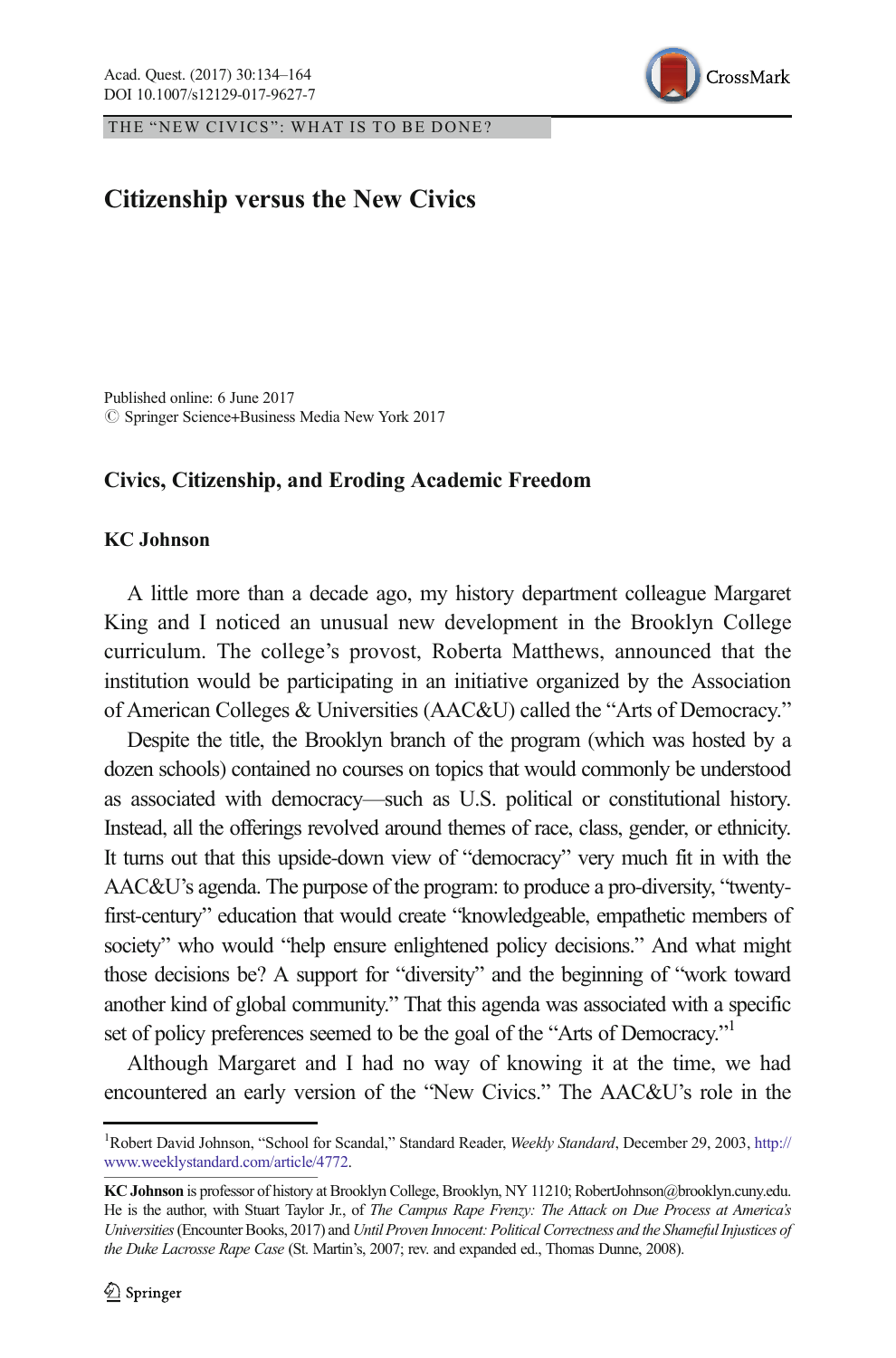movement would, as David Randall's Making Citizens: How American Universities Teach Civics, an important new study by the National Association of Scholars, demonstrates, continue to this day.<sup>2</sup> And the agenda would remain similar as well: employ terms and concepts that had one, mainstream meaning to state legislators and another to the faculty activists that staff the curricular program.

While depressing, Randall's discoveries should come as no surprise. Colleges and universities have little chance of providing a well-rounded civics education without ensuring that students encounter specialists trained in the core subject matters (U.S. political and constitutional history, Western civilization) associated with the theme. Yet recent decades have witnessed diminishing attention to each of these topics in hiring and (to a lesser extent) curricular matters. Few institutions any longer require Western civilization classes, or hire in U.S. constitutional history. If students want to learn U.S. constitutional history from a specialist, they almost always will need to attend law school.

U.S. political history, meanwhile, has increasingly been "re-visioned" to exclude traditional approaches to the topic. $3$  In this "new" political history, the field has been redefined to focus on topics more amenable to the field's race/class/gender/ethnicity dominance. Much of this work is good scholarship; some of it is excellent. But a generation ago, much of it would have been considered African American or women's or ethnic history. Meanwhile, topics critical to state civics requirements get crowded out.

In an August 2016 New York Times op-ed, historians Fredrik Logevall and Kenneth Osgood brought the demise of U.S. political history to the public's attention. "Fewer scholars build careers on studying the political process," they lamented, "in part because few universities make space for them. Fewer courses are available, and fewer students are exposed to it. What was once a central part of the historical profession, a vital part of this country's continuing democratic discussion, is disappearing."<sup>4</sup> The op-ed drew strong academic criticism; the New School's Claire Potter, author of War on Crime: Bandits, G-Men, and the Politics of Mass Culture (1998), responded to the op-ed by tweeting to six other advocates of "new" political history: "According to @nytimes we don't exist." <sup>5</sup>

<sup>&</sup>lt;sup>2</sup>David Randall, Making Citizens: How American Universities Teach Civics (New York: National Association of Scholars, 2017), [https://www.nas.org/images/documents/NAS\\_makingCitizens\\_fullReport.pdf](https://www.nas.org/images/documents/NAS_makingCitizens_fullReport.pdf).

<sup>&</sup>lt;sup>3</sup>Mark H. Leff, "Revisioning U.S. Political History," Journal of American History 100, no. 3 (June 1995): 829-53.

<sup>&</sup>lt;sup>4</sup>Fredrik Logevall and Kenneth Osgood, "Why Did We Stop Teaching Political History?" Opinion, New York Times, August 29, 2016, [https://www.nytimes.com/2016/08/29/opinion/why-did-we-stop-teaching-political](https://www.nytimes.com/2016/08/29/opinion/why-did-we-stop-teaching-political-history.html)[history.html.](https://www.nytimes.com/2016/08/29/opinion/why-did-we-stop-teaching-political-history.html)

<sup>&</sup>lt;sup>5</sup>Claire Potter, personal Twitter account, @TenuredRadical, [https://twitter.com/TenuredRadical/status/](https://twitter.com/TenuredRadical/status/770437133341487104) [770437133341487104.](https://twitter.com/TenuredRadical/status/770437133341487104)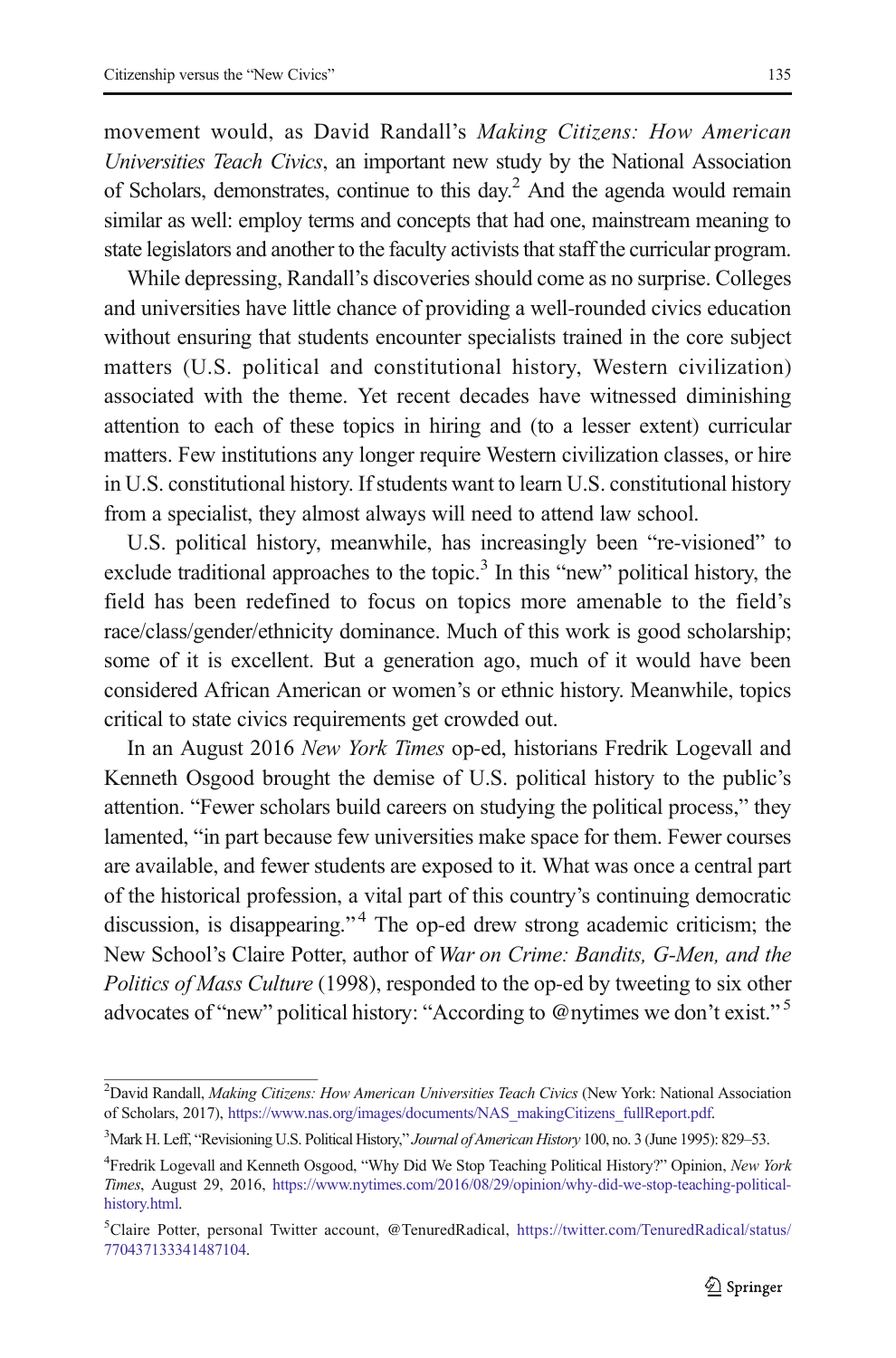But, of course, not only do figures such as Potter exist, they represent the mainstream of what passes for U.S. political history in many departments around the country.

This demise of U.S. political history is critical to understanding the shortcomings of the New Civics. In one way or another, most public universities tell their prospective students—and, critically, the state legislatures that appropriate funds for the institutions—that they seek to train future citizens of the United States. The University of Michigan, for example, has promised "to serve the people of Michigan" in part by "developing leaders and citizens who will challenge the present and enrich the future."<sup>6</sup> The University of Illinois has sought to "create a brilliant future" for the school in which the "the citizens of Illinois"—and of "the nation"—would benefit.7 James Madison University holds itself out as "a community committed to preparing students to be educated and enlightened citizens who lead productive and meaningful lives."<sup>8</sup> The University of Maine at Presque Isle affirms—"as central to its mission," no less—a commitment to "public service which promotes the well-being of the State's citizenry." <sup>9</sup>

These promises are not empty ones. Many public universities have a central obligation—through their Education programs, as well as through the awarding of M.A. degrees—of training the next generation of public school teachers. (New York, for instance, requires its social studies teachers to obtain a master's degree in history.) These teachers, in turn, do their part to train the next generation of students—and, eventually, citizens.

Public school curricula represent one of the few areas in which the public has at least an indirect impact on college pedagogy. Most states collaboratively develop their social studies curricula, with state legislators, state bureaucrats, professors, public school teachers, and concerned parents all playing a role. For that reason, state educational requirements reflect a *public* will of what students should learn unlike anything else in the academy.

Though they often use the same kind of language, these state guidelines fall a long way from the New Civics movement. My home state of Maine, for instance, intends for its high school history students to be able to "explain that the study of government includes the structures, functions, institutions, and

<sup>6</sup> "Mission," University of Michigan, Office of the President, <http://president.umich.edu/about/mission>.

<sup>&</sup>lt;sup>7</sup>"Creating a Brilliant Future for the University of Illinois: Strategic Planning Framework," University of Illinois, August 8, 2005 (updated February 17, 2006), [https://www.uillinois.edu/common/pages/DisplayFile.](https://www.uillinois.edu/common/pages/DisplayFile.aspx?itemId=129804) [aspx?itemId=129804.](https://www.uillinois.edu/common/pages/DisplayFile.aspx?itemId=129804)

<sup>8&</sup>quot;Mission, Vision, and Values," James Madison University, JMU Plans, About, [https://www.jmu.edu/](https://www.jmu.edu/jmuplans/about.shtml) [jmuplans/about.shtml](https://www.jmu.edu/jmuplans/about.shtml).

<sup>&</sup>lt;sup>9</sup>"Mission Statement," University of Maine, Presque Isle, [http://www.maine.edu/pdf/umpiprescri.pdf.](http://www.maine.edu/pdf/umpiprescri.pdf)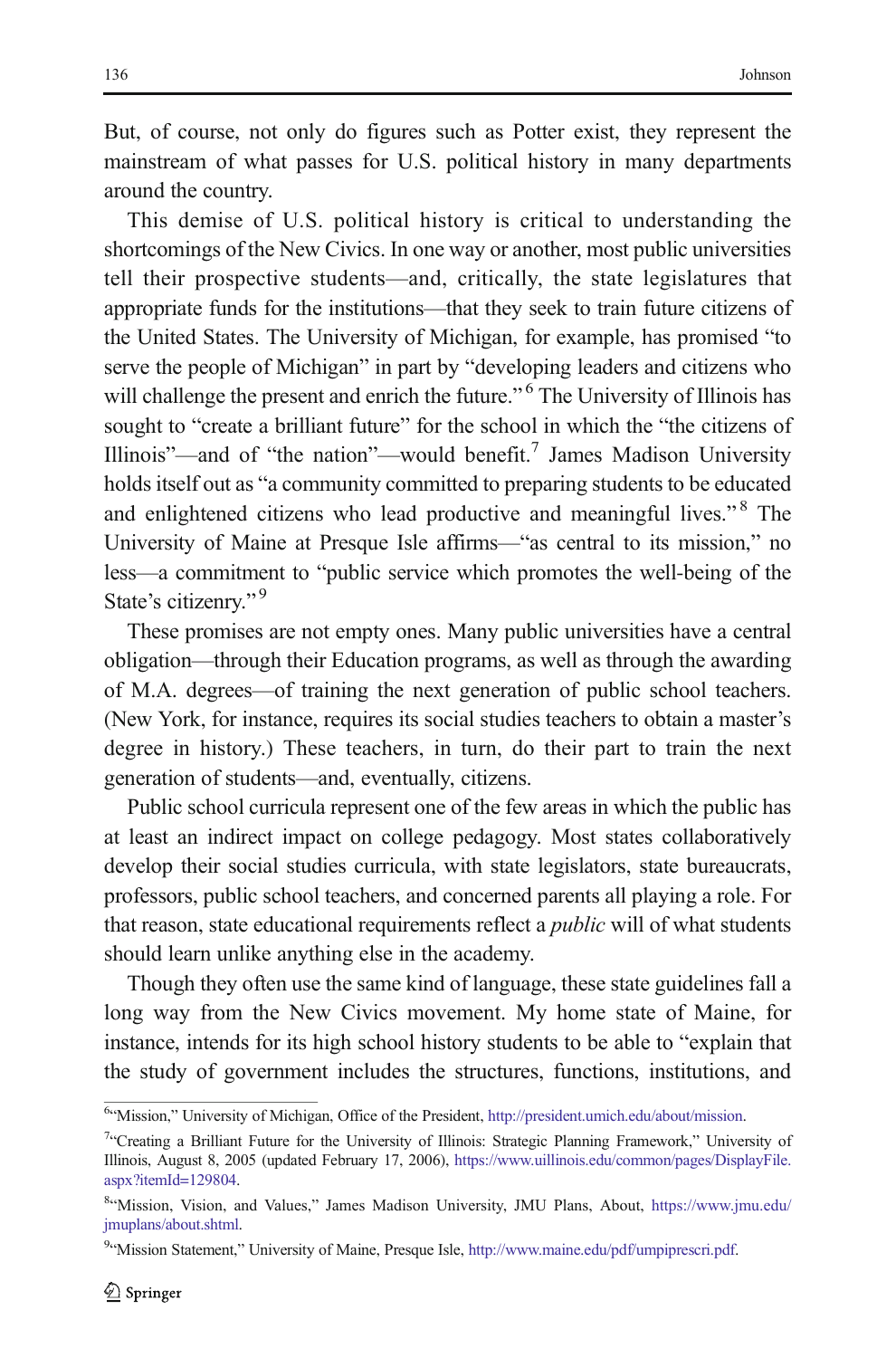forms of government and the relationship of government to citizens in the United States and in other regions of the world"; "evaluate current issues by applying democratic ideals and constitutional principles of government in the United States, including checks and balances, federalism, and consent of the governed as put forth in founding documents"; "describe the purpose, structures, and processes of the American political system"; "explain the relationship between constitutional and legal rights, and civic duties and responsibilities in a constitutional democracy"; and "evaluate the relationship between the government and the individual as evident in the United States Constitution, the Bill of Rights, and landmark court cases."<sup>10</sup>

According to New York State guidelines, the high school U.S. history teachers that I encounter in the Brooklyn College M.A. program must ensure that their students can "analyze important debates in American history (e.g., ratification of the United States Constitution, abolition of slavery, regulation of big business, restrictions on immigration, the New Deal legislation, women's suffrage, United States involvement in foreign affairs and wars), focusing on the opposing positions and the historical evidence used to support these positions" and "analyze key Supreme Court decisions (e.g., Marbury v. Madison, McCulloch v. Maryland, Dred Scott v. Sanford, Plessy v. Ferguson, Brown v. Board of Education of Topeka, Miranda v. Arizona, and Roe v. Wade) in terms of the ongoing struggle to realize democratic ideals; explore how these decisions embody constitutional civic values and the evolution and application of constitutional values within American political, economic, and social life."<sup>11</sup>

For students who need to master this material in order to become public school teachers, the New Civics would provide either pabulum—or, even worse, instruction so ideologically and pedagogically slanted as to be useless. For this reason, the New Civics is doubly dangerous. Not only does it provide students with a substandard education, it risks alienating the legislators who fund (at least in part) the nation's public universities.

The culmination of these developments is the elimination of all U.S. history requirements, even for history majors. A 2016 ACTA report revealed that only twenty-three of the nation's seventy-six leading colleges and universities required history majors to graduate with even *one* course in U.S. history.<sup>12</sup>

<sup>&</sup>lt;sup>10</sup>"Maine: 12<sup>th</sup>-Grade Standards," [TeachingHistory.org,](http://teachinghistory.org) National History Education Clearinghouse, State Standards, [http://teachinghistory.org/teaching-materials/state-standards/maine/12.](http://teachinghistory.org/teaching-materials/state-standards/maine/12)

<sup>&</sup>lt;sup>11</sup>New York State Education Department, Learning Standards for Social Studies, rev. ed. (Albany: New York State Education Department, 1996), 7, 28, <http://www.p12.nysed.gov/ciai/socst/documents/sslearn.pdf>.

<sup>&</sup>lt;sup>12</sup>American Council of Trustees and Alumni, No U.S. History? How College History Departments Leave the United States Out of the Major (Washington, DC: American Council of Trustees and Alumni, 2016), 4, [https://](https://www.goacta.org/images/download/no_u_s_history.pdf) [www.goacta.org/images/download/no\\_u\\_s\\_history.pdf](https://www.goacta.org/images/download/no_u_s_history.pdf).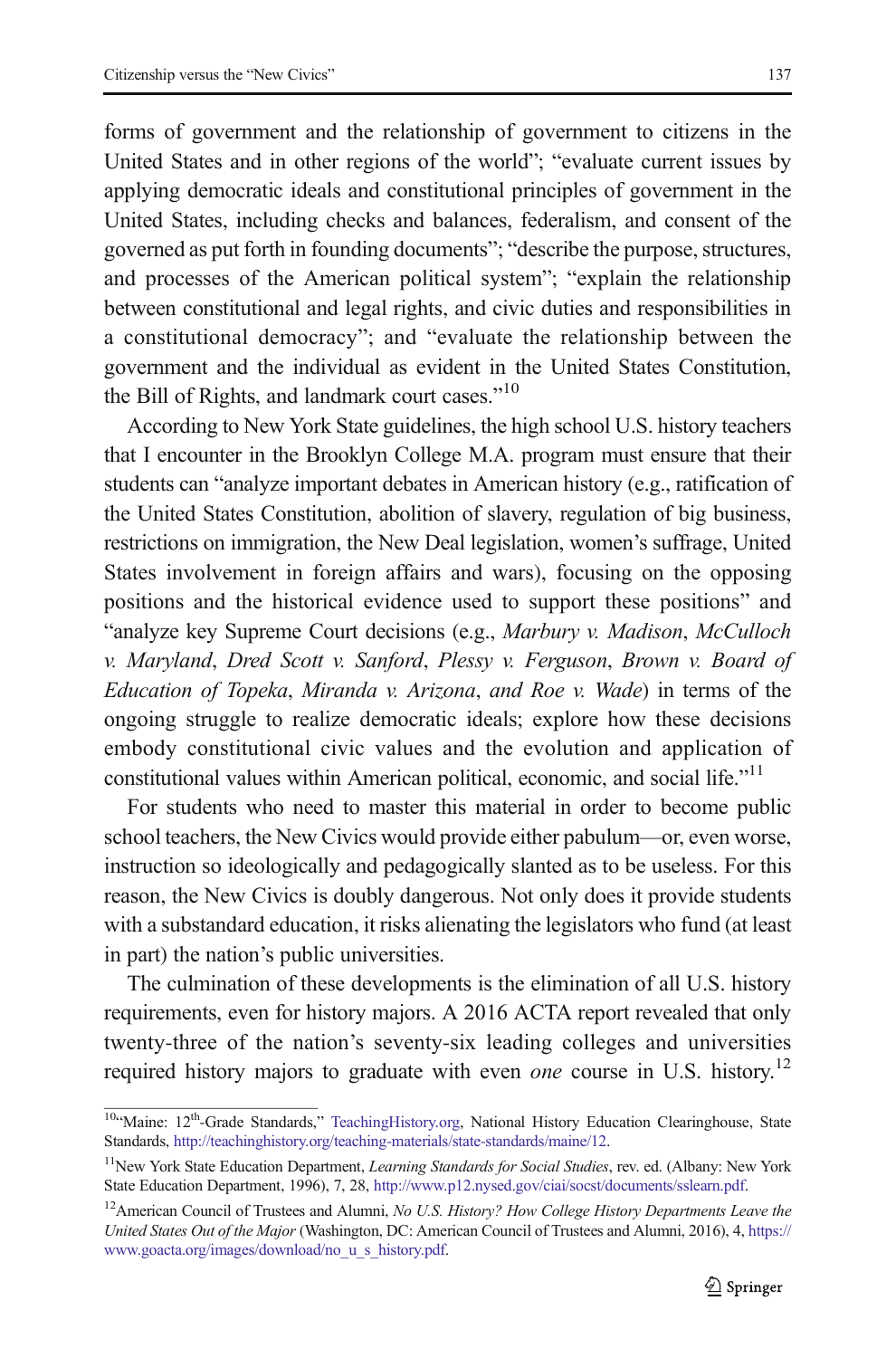And the justifications for the move raise serious questions about the departments' good faith. A spokesperson for George Washington University's history department, for instance, oddly traced the change to a dislike of its majors for required courses—even as the department retained a requirement for a pre-1750 course.<sup>13</sup> An instructor at Duke was more candid, suggesting that requiring history majors at a U.S. university to take a single course in U.S. history raised a "worry about the politics of privileging American history."<sup>14</sup> This view came despite Duke's mission statement, which speaks of providing students with "a sense of the obligations and rewards of citizenship."<sup>15</sup>

By promising something it has no intention of delivering, the New Civics—and the academic philosophy behind it—is all but inviting a political backlash. In early 2017 Republican legislators in Iowa and Missouri—following the lead of an earlier initiative in Wisconsin—have introduced bills to eliminate tenure at public universities.<sup>16</sup> A GOP-proposed bill in Arizona goes even further, prohibiting courses at public universities that "promote division, resentment or social justice toward a race, gender, religion, political affiliation, social class or other class of people."<sup>17</sup>

This reaction should come as little surprise. Since academics have no special ability to discern the qualifications of citizenship, if universities are going to stay in the business of citizen-training, as opposed to educating, then they can expect to see the foundations of academic freedom—which is based on the idea that professors are rigorously trained in their academic subject matter, and therefore deserve deference from those outside campus—erode. Indeed, with regard to citizenship, the body best qualified, in any state, to outline the central qualifications would be the state legislature.

In the end, adherents of the New Civics will have to make a choice: they can either drop their citizen-training, or state legislators, at least in red states, will almost certainly assume greater oversight of their actions.

 $13$ Lily Werlinich, "History Department Changes Requirements to Draw in Majors," GW Hatchet, November 13, 2016, [https://www.gwhatchet.com/2016/11/13/history-department-changes-major-requirements-to-draw](https://www.gwhatchet.com/2016/11/13/history-department-changes-major-requirements-to-draw-in-students/)[in-students/.](https://www.gwhatchet.com/2016/11/13/history-department-changes-major-requirements-to-draw-in-students/)

<sup>&</sup>lt;sup>14</sup>Heather Zhou, "Should History Majors Be Required to Take U.S. History?" Duke Chronicle, February 13, 2017, [http://www.dukechronicle.com/article/2017/02/should-history-majors-be-required-to-take-u-s-history.](http://www.dukechronicle.com/article/2017/02/should-history-majors-be-required-to-take-u-s-history)

<sup>15</sup>"Mission Statement," Duke University, <https://trustees.duke.edu/governing-documents/mission-statement>.

<sup>&</sup>lt;sup>16</sup>Colleen Flaherty, "Killing Tenure," News, *Inside Higher Ed*, January 13, 2017, [https://www.insidehighered.](https://www.insidehighered.com/news/2017/01/13/legislation-two-states-seeks-eliminate-tenure-public-higher-education) [com/news/2017/01/13/legislation-two-states-seeks-eliminate-tenure-public-higher-education](https://www.insidehighered.com/news/2017/01/13/legislation-two-states-seeks-eliminate-tenure-public-higher-education).

<sup>&</sup>lt;sup>17</sup>"An Act Amending Section 15-112, Arizona Revised Statues, Amending Title 15, Chapter 14, Article 9, Arizona Revised Statues, by Adding Section 15-1892; Relating to Curricula," HB 2120, January 17, 2017, [http://www.azleg.gov/legtext/53leg/1R/bills/HB2120P.htm.](http://www.azleg.gov/legtext/53leg/1R/bills/HB2120P.htm)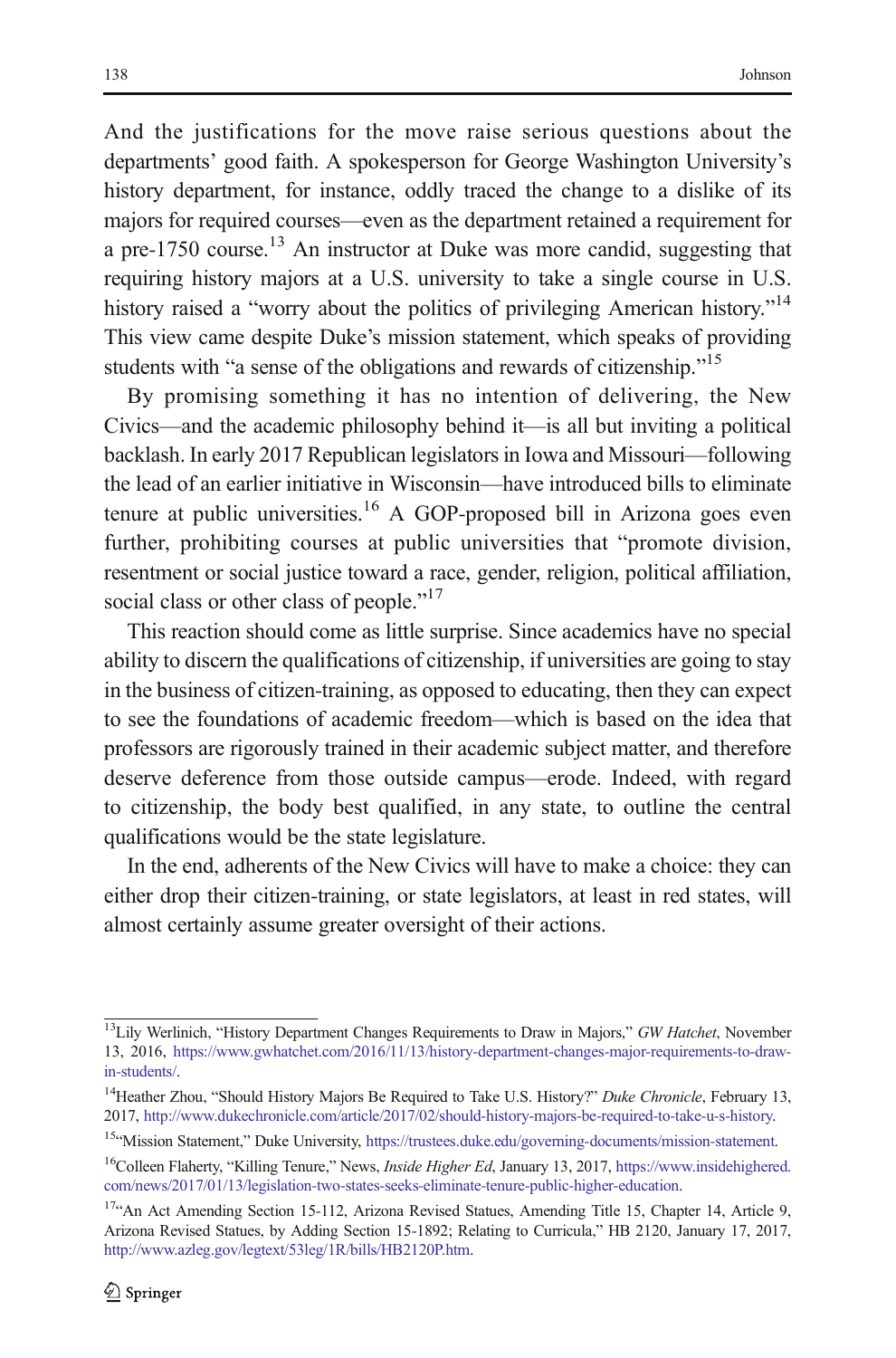### Making Citizens: A Response

#### Harry C. Boyte

I welcome the conversation sparked by the NAS report, Making Citizens: How American Universities Teach Civics. It takes place in a troubled context. I have common concerns as well as differences with the report, but one area of agreement is the need for respectful conversation across partisan divides. It doesn't often happen on campuses and seems to have almost disappeared from the larger public debate.

Respectful conversation requires movement beyond inflamed binary thinking. President Trump is a master at picking fights and debasing the other side. Binary thinking, "us versus them," is also fed by progressives. George Lakoff, emeritus professor of cognitive science at the University of California, Berkeley, perhaps the leading figure in shaping Democratic Party messaging, holds that the country is divided between liberals who believe in "government as nurturing parent," and conservatives who believe in "strict father" authoritarian government. Speaker after speaker at the 2012 Democratic Convention sounded as if he were reading from Lakoff's books. The Clinton campaign's closing argument in 2016 was similar: "Hillary Clinton's fought for children and families her entire career."<sup>1</sup>

Making Citizens, authored by David Randall, unfortunately also feeds binary thinking. It is a caricature to propose that my aim and the aim of the "civic engagement movement" generally in higher education is "to create a thoroughly administered state" and turn America's young people into left-wing radicals."<sup>2</sup> That simply isn't true. It is a diverse movement with many strands of thought whose motivating spirit is revitalization of citizenship.

Our own work, in particular, cannot be put into binary boxes. For instance, I have long been a critic of "global citizenship." I detailed my critique in "A Challenging Patriotism," in the July/August 2012 Change, written in explicit contrast to the Crucible Moment global citizenship theme during the American

<sup>&</sup>lt;sup>1</sup>"Hillary Clinton's Fought for Children and Families Her Entire Career," [HillaryClinton.com,](http://hillaryclinton.com) The Briefing: Factsheets, [https://www.hillaryclinton.com/briefing/factsheets/2015/05/19/fact-sheet-childcare/.](https://www.hillaryclinton.com/briefing/factsheets/2015/05/19/fact-sheet-childcare/)

<sup>&</sup>lt;sup>2</sup>David Randall, Making Citizens: How American Universities Teach Civics (New York: National Association of Scholars, 2017), 92, [https://www.nas.org/images/documents/NAS\\_makingCitizens\\_fullReport.pdf.](https://www.nas.org/images/documents/NAS_makingCitizens_fullReport.pdf)

Harry C. Boyte is senior scholar in public work philosophy at the Center for Democracy and Citizenship, Augsburg College, Minneapolis, MN 55454; boyte@augsburg.edu. He teaches graduate and undergraduate courses on politics, democratic theory, and civic organizing at the University of Minnesota's Hubert H. Humphrey School of Public Affairs, and is the author of nine books on citizenship, democracy, political theory, American history, and civic and community organizing.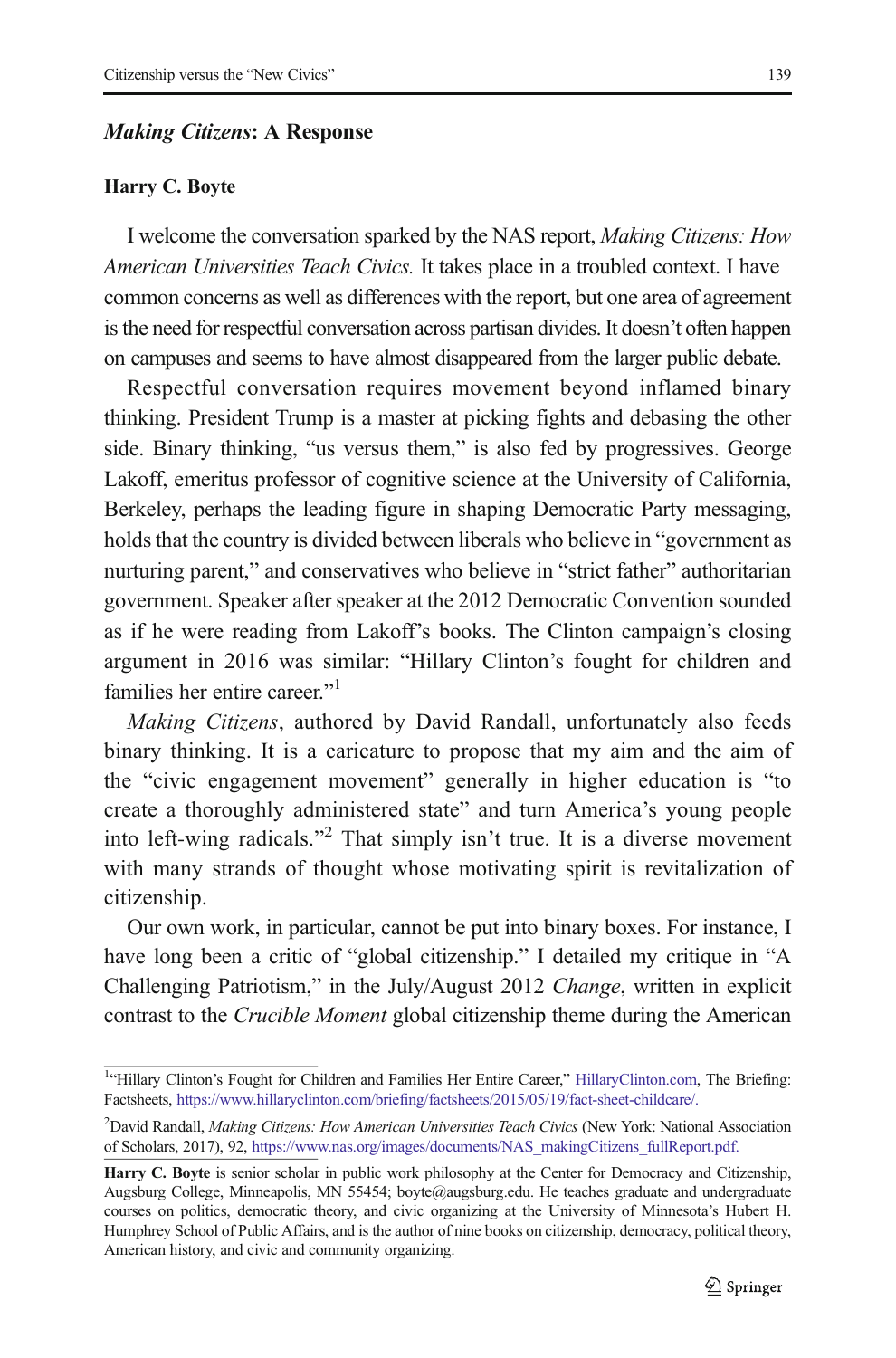Commonwealth Partnership year.<sup>3</sup> "Challenging patriotism" differs from bellicose or ethnic nationalism and global citizenship alike. It draws from the founding ideals of the nation, as well as from civic practices over American history—building communities, caring for common goods, striving for a "more" perfect union." The sense of American democracy as an ongoing work in progress to which waves of immigrants contribute has been the source of its magnetic appeal for people across the world, just as our founding documents have often formed the basis for struggles against despots elsewhere.

Old civics alone teaches an overly narrow, legalistic, and state-centered understanding of citizenship. Here are three resources for a more active, expansive view.

Building civic life. Across partisan divisions, Americans for centuries have "made America." This sense of co-creative citizenship animated Thomas Jefferson's vision in the Declaration of Independence and later amazed the French observer Alexis de Tocqueville when he traveled the nation in the 1830s. "In democratic peoples, associations must take the place of the powerful particular persons," he wrote in Democracy in America. "In democratic countries the science of association is the mother science; the progress of all the others depends on the progress of that one."<sup>4</sup> Tocqueville located the "science of association" in a grassroots citizen politics, different than partisan politics, located especially in associations through which citizens learned civic skills and values as they argued, negotiated, and created a shared way of life. "The Americans, in Tocqueville's account," wrote the late political theorist Sheldon Wolin, "began with a political culture rather than a state….[They] introduced an entirely new conception of democracy as rooted in, and corresponding to, the democracy of daily life."<sup>5</sup>

Our public work approach highlights the work-centered traditions of citizenship, as well as the voluntary associational life emphasized by Tocqueville. This work-centered tradition of citizenship was grounded in local experiences like building libraries, schools, congregations, and businesses. It

<sup>&</sup>lt;sup>3</sup>Harry C. Boyte, "Perspectives: A Challenging Patriotism," Change 44, no. 2 (July/August 2012): 22-26, <http://www.tandfonline.com/doi/abs/10.1080/00091383.2012.691859?journalCode=vchn20>.

<sup>&</sup>lt;sup>4</sup> Alexis de Tocqueville, Democracy in America (1835), ed. and trans. Harvey C. Mansfield and Delba Winthrop (Chicago: University of Chicago Press, 2000), 491–92.

<sup>&</sup>lt;sup>5</sup>Sheldon Wolin, *Tocqueville Between Two Worlds: The Making of a Political and Theoretical Life* (Princeton, NJ: Princeton University Press, 2001), 222, 224. Recent explorations of the meaning of "democracy" in Athens, where the term originated, shows that Athenian understandings were similar, emphasizing not voting but rather the power of citizens to act. As Josiah Ober puts it, democracy for the ancient Greeks "means, more capaciously, the empowered *demos* ... in which the *demos* gains a collective capacity to effect change in the public realm... the collective *strength* and *ability* to act within that realm and, indeed, to reconstitute the public realm through action." "The Original Meaning of 'Democracy': Capacity to Do Things, Not Majority Rule," Constellations 15, no. 1 (2008): 7, available at [https://www.princeton.edu/~pswpc/pdfs/ober/090704.pdf.](https://www.princeton.edu/%7Epswpc/pdfs/ober/090704.pdf)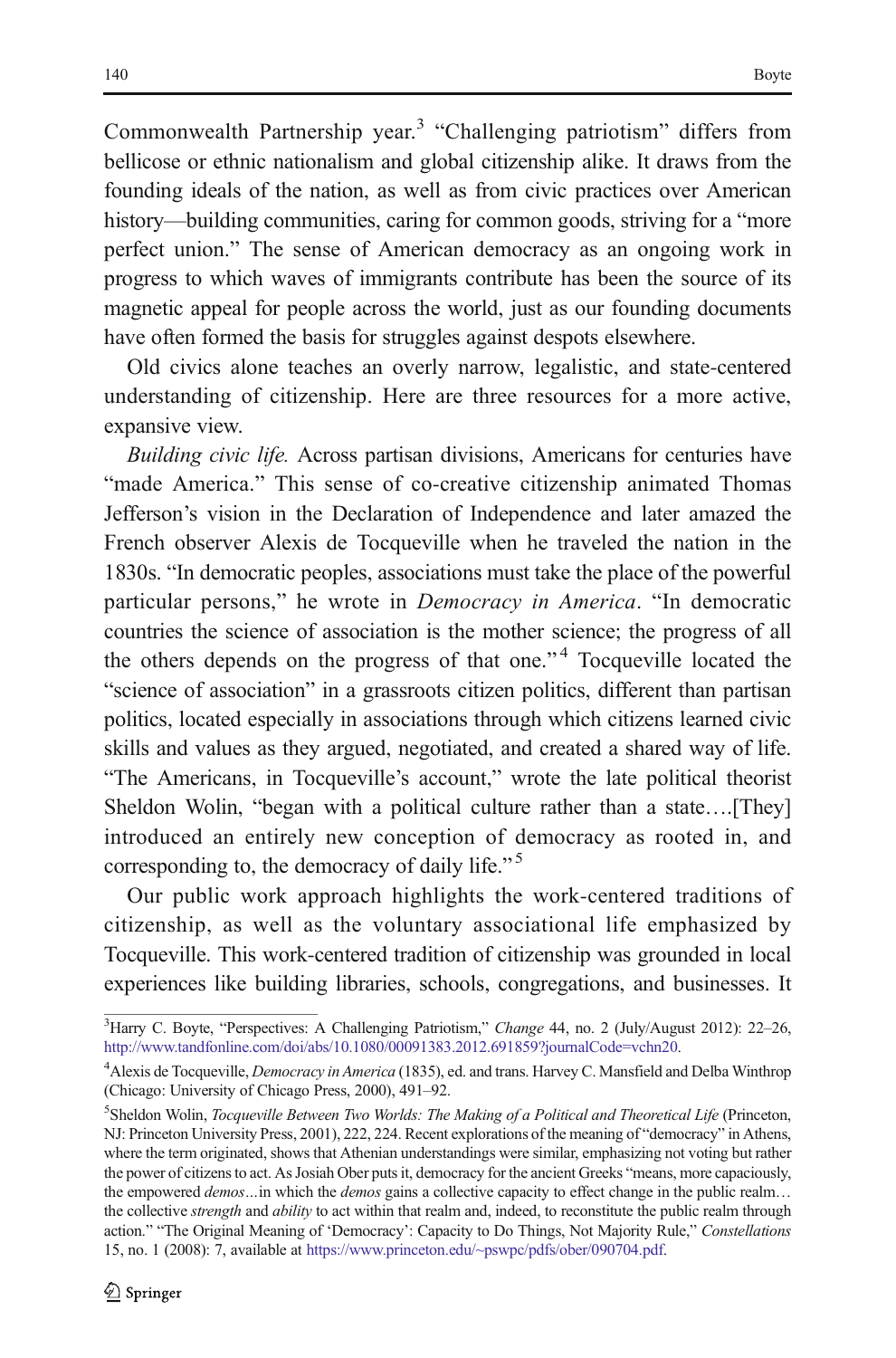predates Independence. Benjamin Franklin's Leather Apron Club, founded in Philadelphia in 1727, included tradesmen, artisans, and shopkeepers—"the middling people." It combined hard work and civic commitment—"doing well by doing good" was its motto. It birthed a myriad of projects including a street-sweeping corps, volunteer firefighters, tax-supported neighborhood constables, health and life insurance groups, a library, a hospital, an academy for educating young people, a society for sharing scientific discoveries, and a postal system. Franklin's view of education combined practical and liberal arts and was paralleled by many colleges and universities, from land grants and religious schools, such as our center's new home, Augsburg College, to research universities.

Thus, for instance, Liberty Hyde Bailey, founder and dean of the College of Agriculture at Cornell—both a land grant and a research institution—argued that every specialty at the college must be infused with a spirit of public work. Indeed Bailey, one of the world's leading horticulturalists, believed specialists eroded the vitality of rural life unless they understood their work in a larger context, grounded in respect for the farmers and rural communities and dedicated to developing their capacities for collective action. "Our present greatest need is the development of what may be called 'the community sense,' the idea of the community as a whole working together toward one work," he argued. Bailey saw the most important focus of agricultural specialists as increasing civic capacities for self-directed action. "The re-direction of any civilization must rest primarily on the people who comprise it, rather than be imposed from persons in other conditions of life."<sup>6</sup> For decades colleges and universities prepared graduates who saw themselves as citizens through their work, as citizen teachers, citizen business leaders, citizen nurses—and citizen politicians.

Government of the people. The report's proposal to return to teaching only "old civics," like how bills become law, neglects Abraham Lincoln's view of government as partner, "of the people, by the people," as well as "for the people." America's strength comes when "old civics," the study of republican institutions, is joined with skills of active citizenship that build up civic life, a case I have constantly made (strangely not noted in Making Citizens). Politicians today, across parties, generally prefer approaches that mobilize people against their opponents.

There are strong, if submerged, traditions of government and political leadership taking a different view and role, as empowering partners for collaborative public work, partnerships in which universities often played

<sup>&</sup>lt;sup>6</sup>Liberty Hyde Bailey, Cornell Nature Study Leaflets (Albany, NY: J.B. Lyon, 1904), 52–53, 29–30.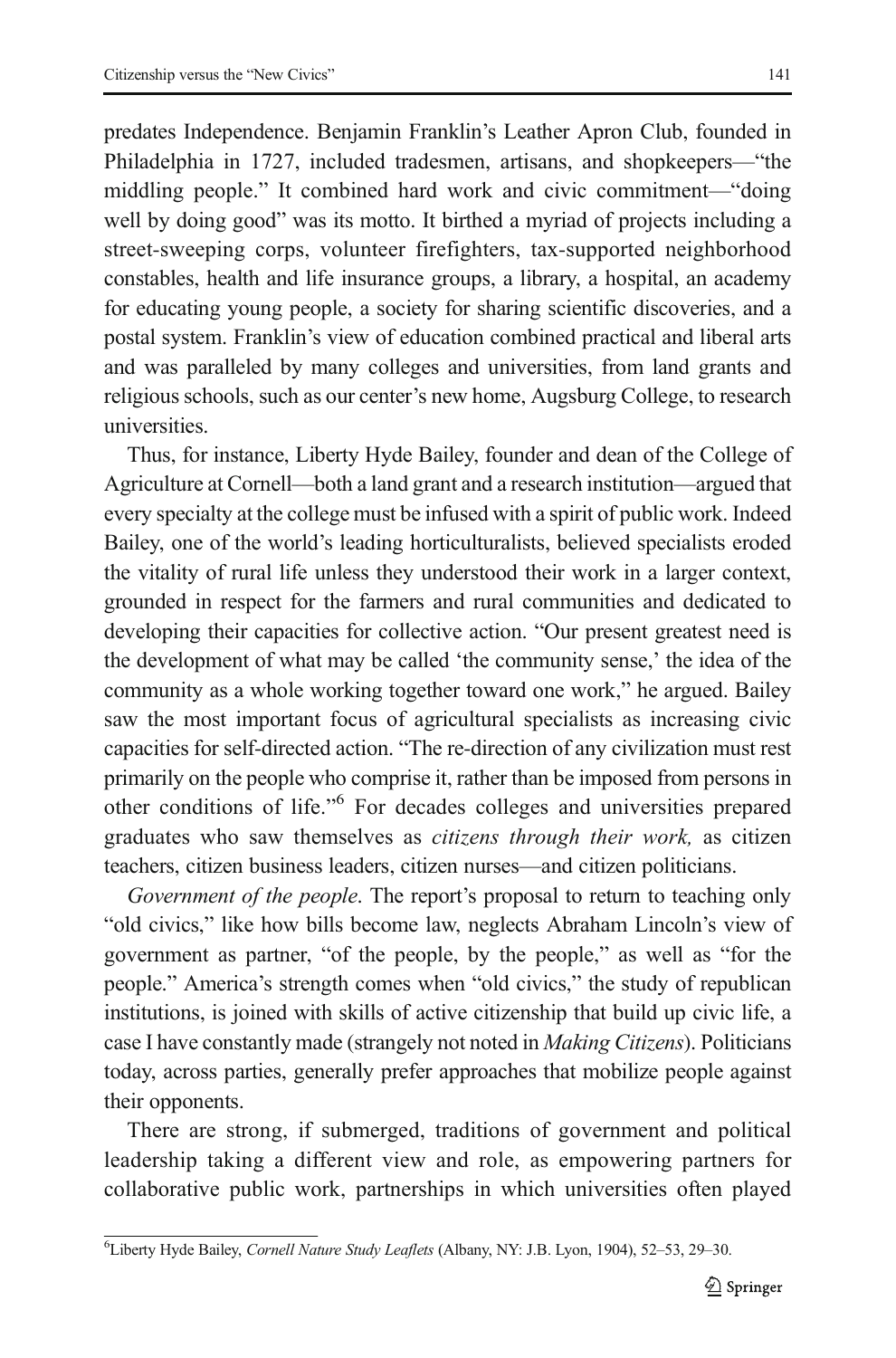central roles. For instance, Jess Gilbert's Planning Democracy: Agrarian Intellectuals and the Intended New Deal (2015) richly describes the ways in which a group of agrarian intellectuals in the Department of Agriculture worked with land grant colleges from 1937 to 1942 to develop deliberative discussions about the future of rural America. The effort involved farm organizations and unions, churches, youth clubs, professional and business groups, and government agencies, training about sixty thousand discussion leaders. It involved three million people. It launched a process of participatory land use planning across the country that helped to birth soil conservation districts and plans for preventing soil erosion and fertility depletion, and for protecting family farms.<sup>7</sup>

To return to Tocqueville, such an understanding of higher education embodies cross-partisan "citizen politics," teaching everyday skills of talking and working across differences, as well as knowledge of government and voting. I agree with the report's concern about the erosion of civics, but it is not a left-wing plot. It comes from high-stakes testing and the loss of public purposes in education. Education for citizenship supplements civics with skills of working across differences that strengthen civic life and civic institutions, including businesses. Studies by the National Association of Colleges and Employers show that skills of negotiating ethnic, cultural, and gender diversity are highly prized by employers.<sup>8</sup>

Relational power. Another odd feature of the NAS argument, developed by David Randall in a January 24 guest blog in Education Week, is the idea that the theory of power informing our concept of public work comes mainly from Saul Alinsky, who had a one-directional view of power as defeating one's enemies.<sup>9</sup> Here I summarize my response. $10$ 

Unilateral power does, indeed, animate Rules for Radicals, Alinsky's last book, published in 1971. The book fed mobilizing approaches to civic action and political campaigns. Mobilizing includes the door-to-door canvass, robo-calls, direct mail fundraising, Internet mobilizations, and other mass communications methods. Mobilization has taken "us versus them" to new levels of psychological sophistication, using advanced communications

<sup>&</sup>lt;sup>7</sup> Jess Gilbert, Planning Democracy: Agrarian Intellectuals and the Intended New Deal (New Haven, CT: Yale University Press, 2015).

<sup>&</sup>lt;sup>84</sup>Job Outlook 2016: Attributes Employers Want to See on Now College Graduates' Resumes," National Association of Colleges and Employers, Spotlight for Career Service Professionals, November 18, 2015, [http://](http://www.naceweb.org/s11182015/employers-look-for-in-new-hires.aspx) [www.naceweb.org/s11182015/employers-look-for-in-new-hires.aspx.](http://www.naceweb.org/s11182015/employers-look-for-in-new-hires.aspx)

<sup>&</sup>lt;sup>9</sup>David Randall, "Does Civics Belong in the Classroom?" Opinion, Bridging Differences (blog), Education Week, January 24, 2017, http://blogs.edweek.org/edweek/Bridging-Differences/2017/01/old civics versus [new\\_civics\\_b.html.](http://blogs.edweek.org/edweek/Bridging-Differences/2017/01/old_civics_versus_new_civics_b.html)

<sup>&</sup>lt;sup>10</sup>Harry C. Boyte, "Beyond 'Civics' versus 'Citizenship," Opinion, Bridging Differences (blog), Education Week, February 21, 2017, http://blogs.edweek.org/edweek/Bridging-Differences/2017/02/Beyond % 22Civics%22 Versus Citizenship%22 Possibilities for Common Ground.html.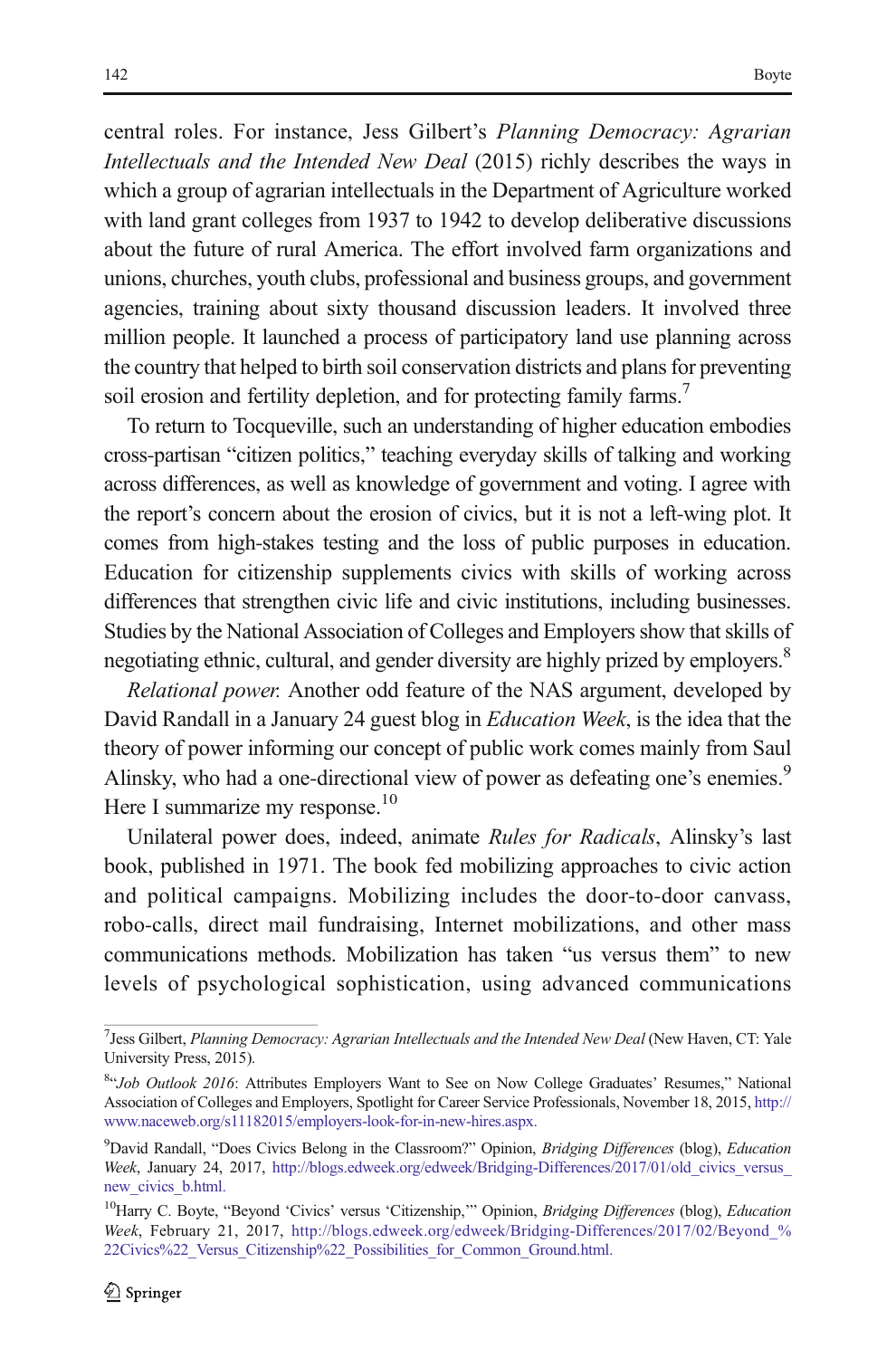techniques based on a formula: find a target or enemy to demonize, stir up emotion with inflammatory language using a script that defines the issue in good-versus-evil terms and shuts down critical thought, and convey the idea that those championing the victims will come to the rescue.

Today, mobilizing is the approach of the Right as well as the Left. Thus, as Elizabeth Williamson described in the Wall Street Journal, Rules for Radicals is widely used by Tea Party activists.<sup>11</sup> Ironically, *Making Citizens* also employs the good-versus-evil mobilizing approach. Mobilizing culminates in Donald Trump.

Working with a team, I started Public Achievement in  $1990^{12}$  with the aim of countering mobilizing politics and unilateral power.<sup>13</sup> We called the alternative "citizen politics," retrieving the skills of association that Tocqueville called the "mother science" of democratic society. Public Achievement teaches how to work across partisan and other differences on constructive civic projects—improving interactions with governance, promoting social justice, and "creating a more perfect union." It also builds on the public work tradition, building communities and their civic and material infrastructure. Both depend on a relational view of power I learned in the civil rights movement and saw in cross-partisan strands of community organizing. Relational power is based on the concept that power interactions, even in situations of inequality, always involve changes on both sides. Power is interactive and evolving. It is "power to," the capacity to act. These features of Public Achievement won it support from conservative foundations such as the Bradley Foundation and the Lilly Endowment as well as progressive foundations such as the Kellogg Foundation.14

### Civic Education Challenging Technocracy

There is a leftward tilt to higher education, but the civic engagement movement, for all its complexities, is a counterweight. It begins to overcome the technocratic, state-centered bent of left-wing politics by re-growing connections with the world beyond the Ivory Tower.

<sup>&</sup>lt;sup>11</sup>Elizabeth Williamson, "Two Ways to Play the 'Alinsky' Card," Wall Street Journal, January 23, 2012, [https://](https://www.wsj.com/articles/SB10001424052970204624204577177272926154002) [www.wsj.com/articles/SB10001424052970204624204577177272926154002.](https://www.wsj.com/articles/SB10001424052970204624204577177272926154002)

<sup>&</sup>lt;sup>12</sup>"Public Achievement," Augsburg College, Sabo Center for Democracy and Citizenship, [http://www.](http://www.augsburg.edu/sabo/what-we-do/publicachievement/) [augsburg.edu/sabo/what-we-do/publicachievement/.](http://www.augsburg.edu/sabo/what-we-do/publicachievement/)

<sup>&</sup>lt;sup>13</sup>See Harry C. Boyte, Everyday Politics: Reconnecting Citizens and Public Life (Philadelphia: PennPress, 2004).

<sup>&</sup>lt;sup>14</sup>For a relational view of power combining "power" and "love," see Martin Luther King Jr., Stride Toward Freedom: The Montgomery Story (New York: Harper and Row, 1958).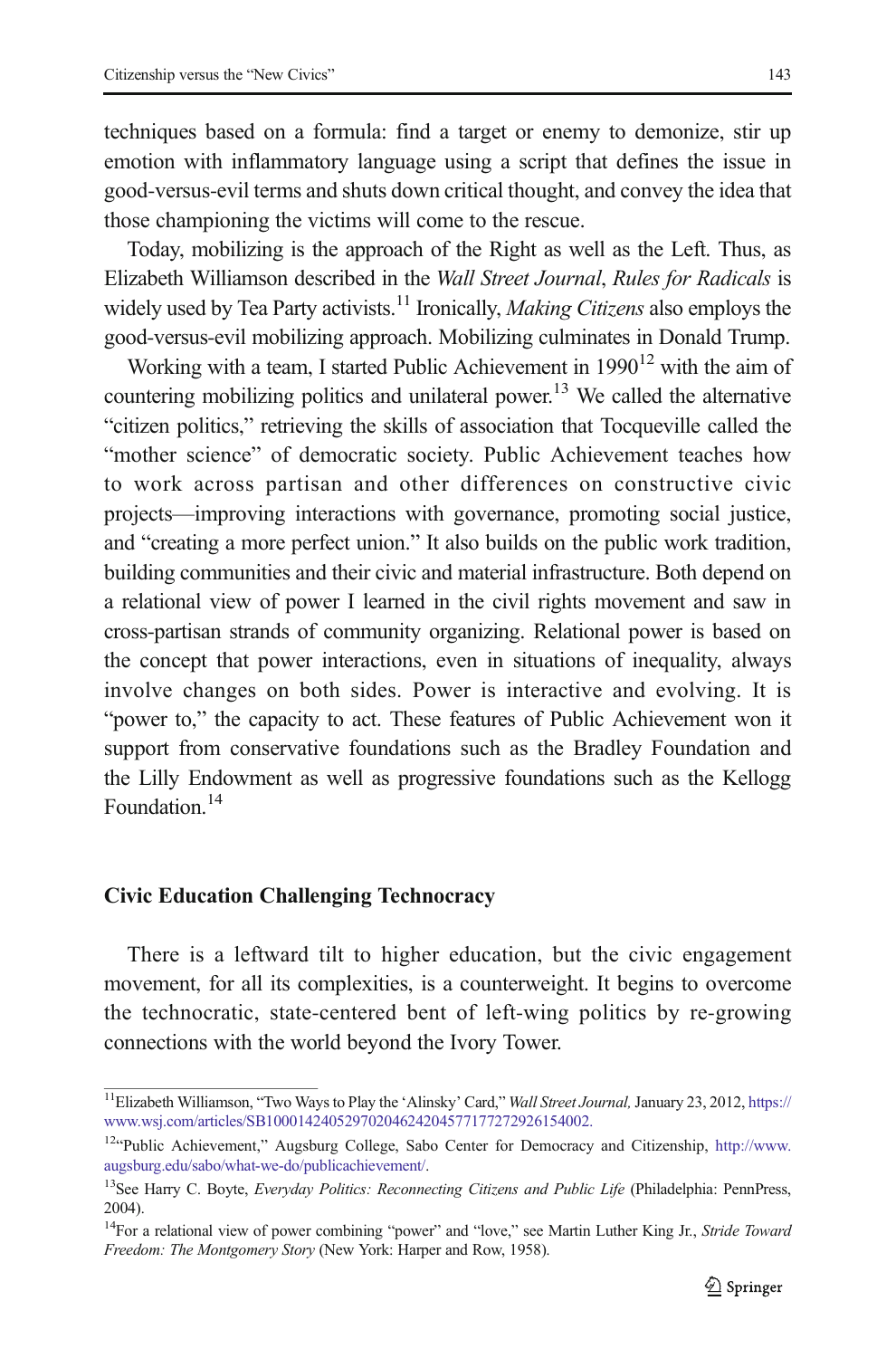Citizens' capacity to act is reduced not only by concentrations of economic power, a legitimate concern of the Left, but also by "expert knows best" positivism and its technocratic expressions throughout our institutional life. Conservatives such as Peter and Brigitte Berger, William Schambra, Yuval Levin, Bob Woodson, and others have been much more insightful in identifying this problem than progressives. They detail how technocracy has turned once-robust mediating institutions like families, congregations, local businesses, and ethnic groups into service providers where detached experts render citizens as clients and customers.

Catholic social thought spotlights this problem. Thus Pope Francis in his 2015 encyclical, Laudato Si': On Care for Our Common Home, describes the epistemological shift that prioritizes rational, informational approaches for dealing with human problems over relational and cultural approaches. "The basic problem goes even deeper" than concentrated economic and knowledge power, he argues. "Many problems of today's world stem from the tendency, at times unconscious, to make the method and aims of science and technology an epistemological paradigm which shapes the lives of individuals and the workings of society."<sup>15</sup>

In my view, Loyola University sociologist Philip Nyden, excoriated in Making Citizens for drawing on wisdom outside the academy, in fact responds to the problem of technocracy. The public work approach challenges technocracy by valuing the public contributions of citizens from many backgrounds, whatever their formal credentials. Public work is often used to strengthen mediating institutions. Thus the Citizen Professional Center at the University of Minnesota organized by Bill Doherty, a leading family therapist, uses the public work framework in partnerships with many conservatives on issues such as strengthening marriage, enhancing authority of religious laity, and organizing families to moderate hyperactive lifestyles.

What the report calls the civic engagement movement revives cross-partisan education for active citizenship and strengthening civic life, a concern of all the nation's Founders. I believe that we have new possibilities for cross-partisan collaboration in developing civic life as a counterweight not only to the power of large institutions but also the dangers of metastasizing technocracy, vividly described in the recent Scientific American article, "Will Democracy Survive Big Data and Artificial Intelligence?" by a group of nine scientists and scholars. "A centralized system of technocratic behavioral and social control using a

<sup>&</sup>lt;sup>15</sup>Laudato Si' of the Holy Father Francis: On Care for Our Common Home, encyclical letter, May 24, 2015, chap. 3, paras. 106, 107, [http://w2.vatican.va/content/francesco/en/encyclicals/documents/papa-francesco\\_](http://w2.vatican.va/content/francesco/en/encyclicals/documents/papa-francesco_20150524_enciclica-laudato-si.html) [20150524\\_enciclica-laudato-si.html.](http://w2.vatican.va/content/francesco/en/encyclicals/documents/papa-francesco_20150524_enciclica-laudato-si.html)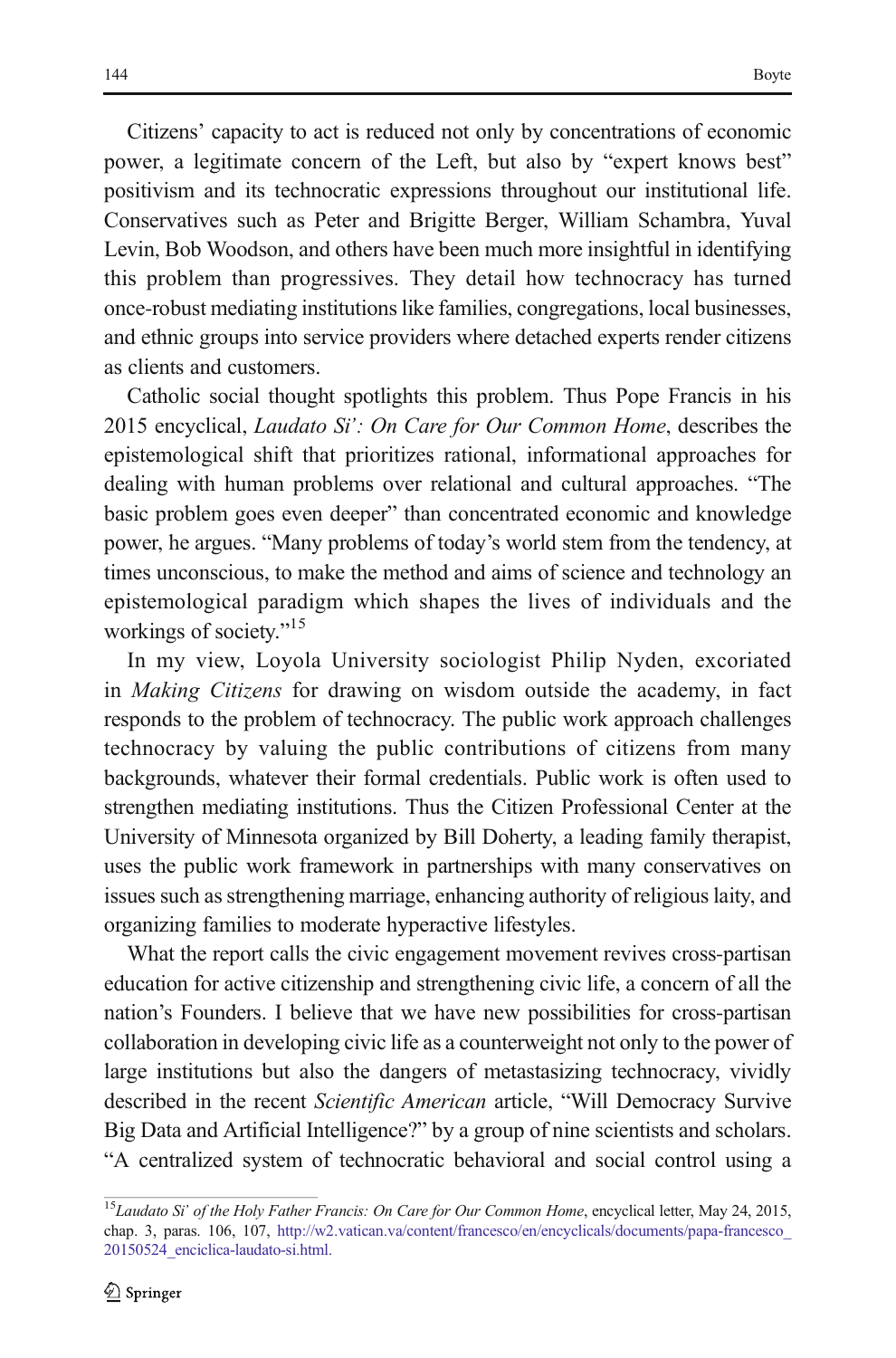super-intelligent information system would result in a new form of dictatorship," they warn. New technologies feed social polarization, "resulting in the formation of separate groups that no longer understand each other and find themselves increasingly at conflict with one another."<sup>16</sup> Higher education needs to take leadership in countering this dynamic.

To do so we need to recall older traditions of democratic education in American higher education that joined civics and citizenship. This was the tradition, for instance, of James B. Angell, president of the University of Michigan from 1871 to 1909, who believed that public universities needed to embody and also help shape the dynamics of a changing democracy. He built on the pioneering admission of women in 1870 to create a "democratic atmosphere" on campus, full of debate, discussion, experimentalism, and open play of different viewpoints. The seminar as a teaching method was increasingly used to engage students in interactive education. There was a growing emphasis on scientific approaches to problems and analysis of the world with an understanding of science that emphasized its cultural dimensions and values, capacities for cooperative inquiry every citizen should know.17

These traditions flow into today's efforts to educate for civics and citizenship. Recognizing our common ground, as well as our differences, will allow the creation of a broad civic life center beyond Left and Right. We need it now more than ever.

<sup>&</sup>lt;sup>16</sup>Dirk Helbing et al., "Will Democracy Survive Big Data and Artificial Intelligence?" Scientific American, February 25, 2017, [https://www.scientificamerican.com/article/will-democracy-survive-big-data-and-artificial](https://www.scientificamerican.com/article/will-democracy-survive-big-data-and-artificial-intelligence/)[intelligence/.](https://www.scientificamerican.com/article/will-democracy-survive-big-data-and-artificial-intelligence/)

<sup>&</sup>lt;sup>17</sup>This account is from Brian A. Williams, *Thought and Action: John Dewey at the University of Michigan* (Ann Arbor: University of Michigan Bentley Library, 1935). For a discussion of the movement of "scientific democrats" see Andrew Jewett, Science, Democracy, and the American University: From the Civil War to the Cold War (Cambridge, MA: Harvard University Press, 2012).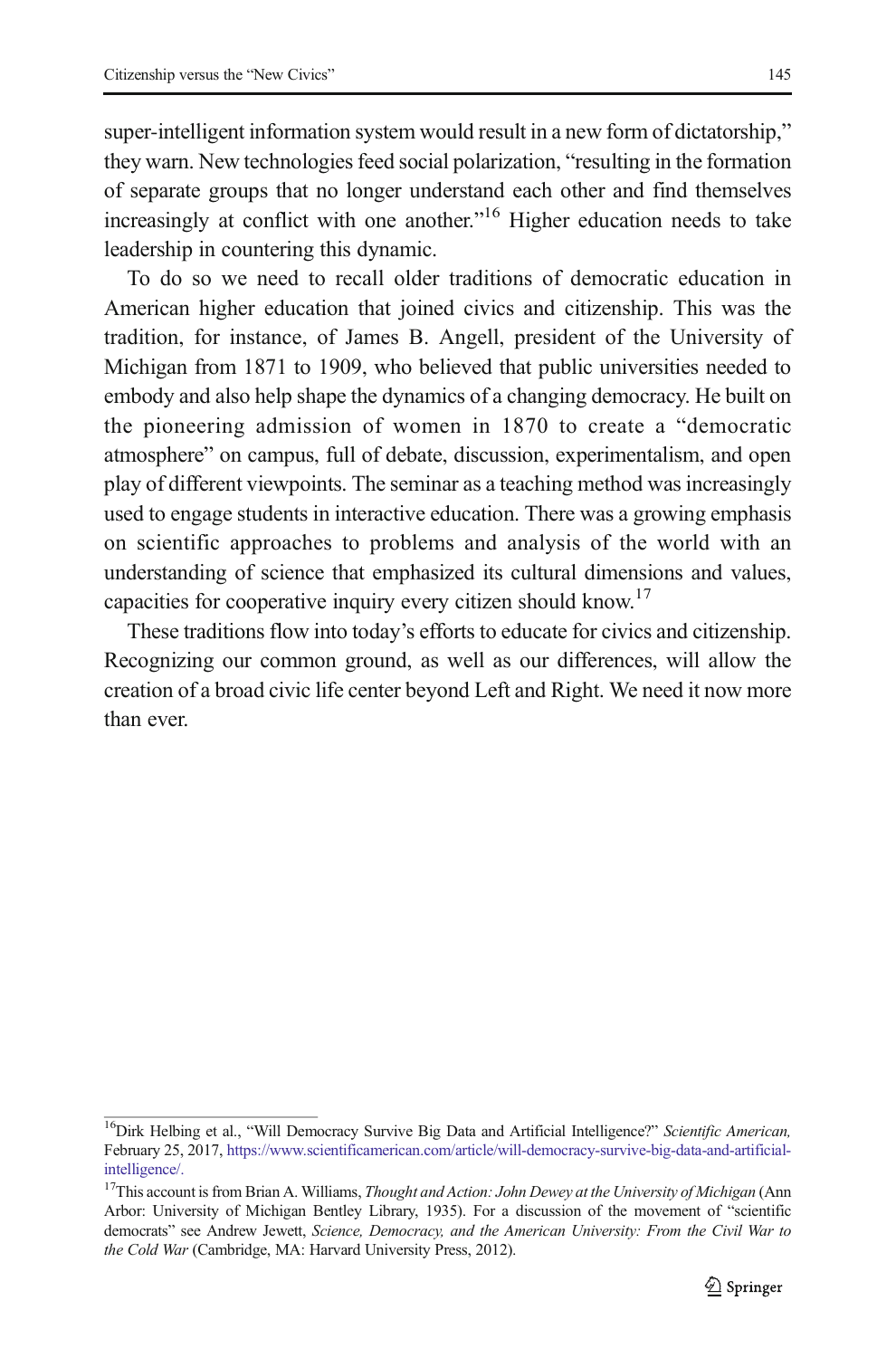# Winning the War of Ideas

# Nicholas Capaldi

After two millennia of research we have arrived at the following incontrovertible conclusions:

- & The world is not coming to an end via global warming.
- & Mother Nature is a "bitch" and the only way to protect ourselves from her is through the imaginative and responsible use of technology.
- & You can't get the full advantages of technology without free markets.
- & You can't have free markets unless you have a limited government.
- & You can't have a limited government without the rule of law.
- & You can't have the rule of law without a culture that promotes personal freedom and responsibility.

That's the good news.

Now for the bad news. Although we have won every major intellectual battle, we are not winning the War of Ideas.

Why?

We are not winning this war because the enemy controls the commanding heights of communication: the media, publishing, even many of the pulpits, and, of course, the academy—the nerve center and home base of all that is wrong in our society.

This control is not exercised through serious argument, but through systemic ignorance, lies, damned lies, misrepresentation, character assassination, and the promotion of envy and malice.

Now a new enemy appears on the scene: the "New Civics," which "redefines civics as progressive political activism. Rooted in the radical program of the 1960s' New Left, the New Civics presents itself as an up-to-date version of volunteerism and good works." It is transforming institutions of higher learning through "academic study, extra-curricular pursuits, and off-campus ventures."<sup>1</sup>

The New Civics builds on "'service-learning,' which is an effort to divert students from the classroom to vocational training as community activists."<sup>2</sup> It

<sup>&</sup>lt;sup>1</sup>David Randall, Making Citizens: How American Universities Teach Civics (New York: National Association of Scholars, 2017), 9, [https://www.nas.org/images/documents/NAS\\_makingCitizens\\_fullReport.pdf.](https://www.nas.org/images/documents/NAS_makingCitizens_fullReport.pdf)  $2$ Ibid., 9.

Nicholas Capaldi is Legendre-Soulé Distinguished Chair in Business Ethics and director of the Center for Spiritual Capital, College of Business Administration, Loyola University New Orleans, New Orleans, LA 70118; capaldi@loyno.edu. He is the author of seven books, including John Stuart Mill (Cambridge University Press, 2004), and has served most recently as editor of *Public Affairs Quarterly*.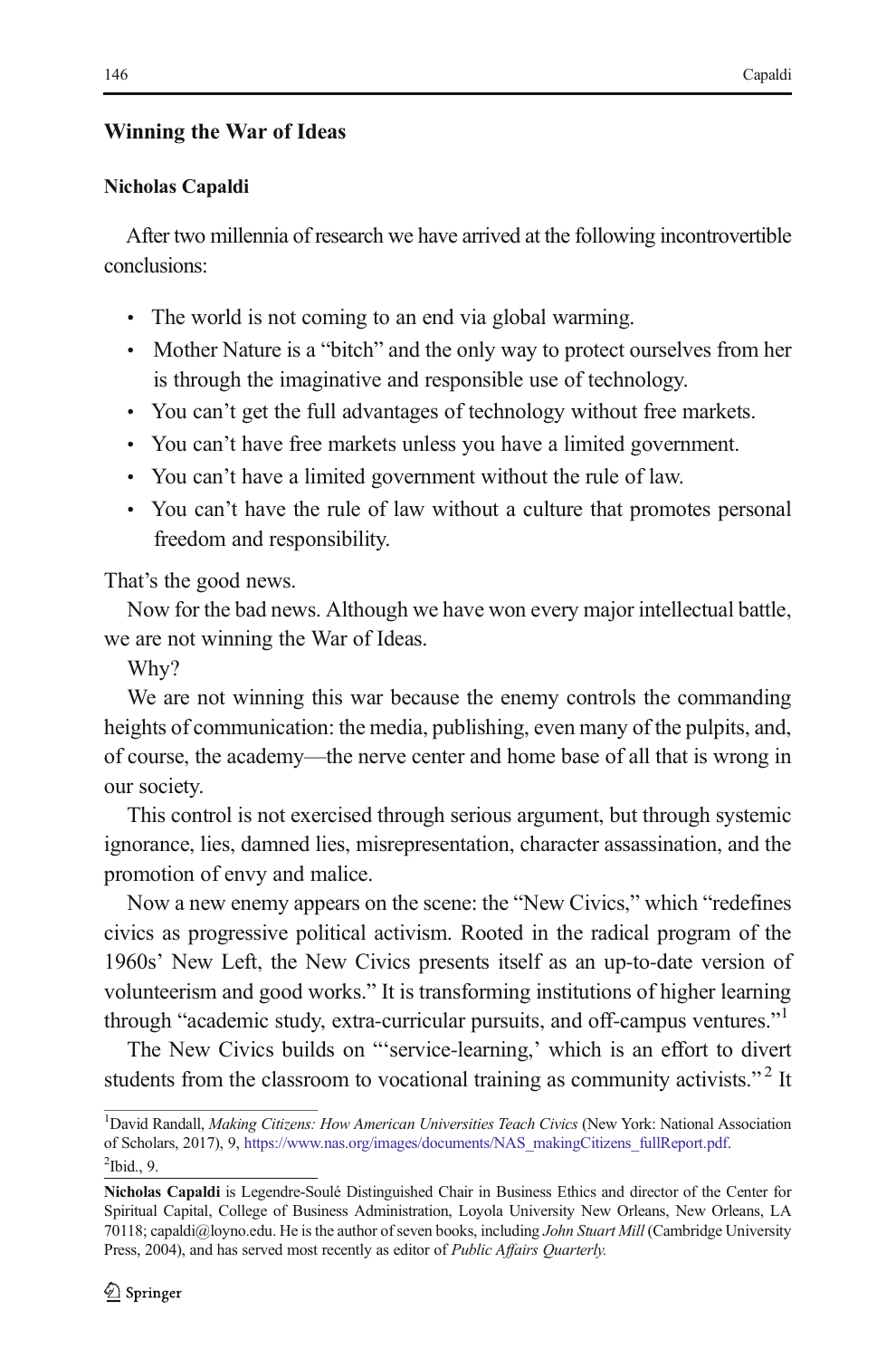is "hostile to the free market; supports racial preferences in the guise of *diversity*; supports arbitrary government power in the guise of *sustainability*; and undermines traditional loyalty to America in the guise of global citizenship" (emphasis in original).<sup>3</sup> It advocates "de-carbonizing the economy, massively redistributing wealth, intensifying identity group grievance, curtailing the free market, expanding government bureaucracy, elevating international 'norms' over American Constitutional law, and disparaging our common history and ideals."<sup>4</sup>

I will explain the intellectual origin of this view, and then propose a program to combat it.

The eighteenth century was enamored of the success of Newtonian physics. Some of its thinkers sought to extend this success by arguing that there could be an equivalent social science that would explain, predict, and control the social world. In short, we could have a social technology based on science. France being the home of all bad ideas, the early advocates of this idea were primarily French philosophers including Diderot, Helvéius, Holbach, and Condorcet. This notion of a science of society was further advanced in the nineteenth century by Comte and Marx and eventually found its way to twentieth-century America via the progressives (Charles Beard, Woodrow Wilson, etc.). This movement found a home in the alleged social sciences, educated several generations of radicals, and then, when higher education expanded, eventually populated its administration.

If you think you are in possession of "the" truth, and "the" truth authorizes a social technology, then, voilà, we move from education to indoctrination. Scholars who oppose this indoctrination posing as education are considered simply wrong (incompetent) and hence should not be hired, promoted, or given tenure.

Many worthy organizations exist to combat these evils, among them academic centers and institutes such as the National Association of Scholars. We scholars associated or sympathetic with the goals of these organizations teach the real truth, we publish the truth, we host conferences, speakers, have websites, etc., etc., etc. In every generation of students, those who want to can still hear the truth; they will hear sophisticated defenses of what they intuitively cherish, are reminded that the university is not the real world, and are encouraged to go out and become the next generation of creators, not whiners.

These are victories, but small ones. I grow weary of winning such battles; I am running out of space for trophies and have too much scar tissue. We need to win the war, and that can only be achieved with a radical new strategy.

3 Ibid., 36.

 $4$ Ibid., 9.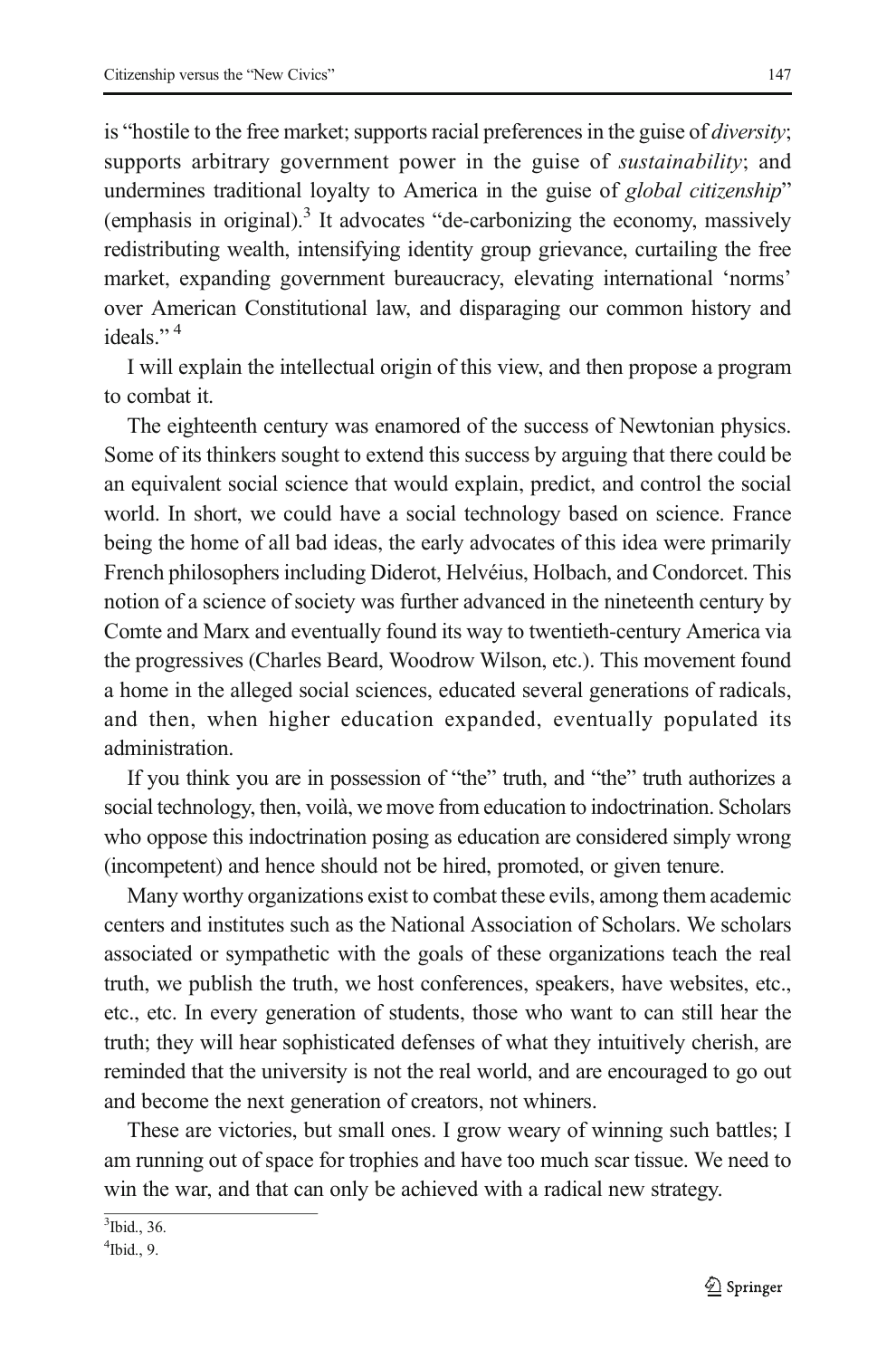I have come to the conclusion that no institution can dramatically change itself from within; radical change only comes about when it is invited in from the outside.

We need to find the leverage point to use against these Houses of Dissimulation. That leverage point is money. Universities can be brought to their knees by cutting off endowments.

And who provides the biggest endowments? Ironically, the biggest endowments come from the most despised of all groups: members of the business community, often graduates of schools of business.

Here is our strategic response:

Stage 1: Create a "Leadership Academy" for prominent entrepreneurs that

a. hosts seminars for business leaders, at which we remind them that

- 1. the business of America is business,
- 2. the most influential people in the U.S. are entrepreneurs, and
- 3. entrepreneurs make possible all of the material and spiritual benefits and opportunities we possess,

with the aim of identifying business people with leadership potential.

- b. invites selected business leaders to join a network where they can meet like-minded individuals and host events for them.
- c. publishes a national magazine—not another journal with footnotes—that sings the praises of a commercial culture (rather than recommending stocks) and makes business leaders aware of the value of their leadership role and what they do.
- d. opens a Museum of Shame—preferably in midtown Manhattan, perhaps across the street from CNN or CBS—that identifies every individual and every institution that has historically opposed technology, markets, limited government, the rule of law, and personal freedom. No doubt, the diorama for the *New York Times* will be larger than all other exhibits.
- Stage 2: Take aim at business schools.
	- a. Show how
		- 1. business ethics courses and publications in particular are largely exercises in business-bashing and advocacy of government regulation as their default position for addressing all problems.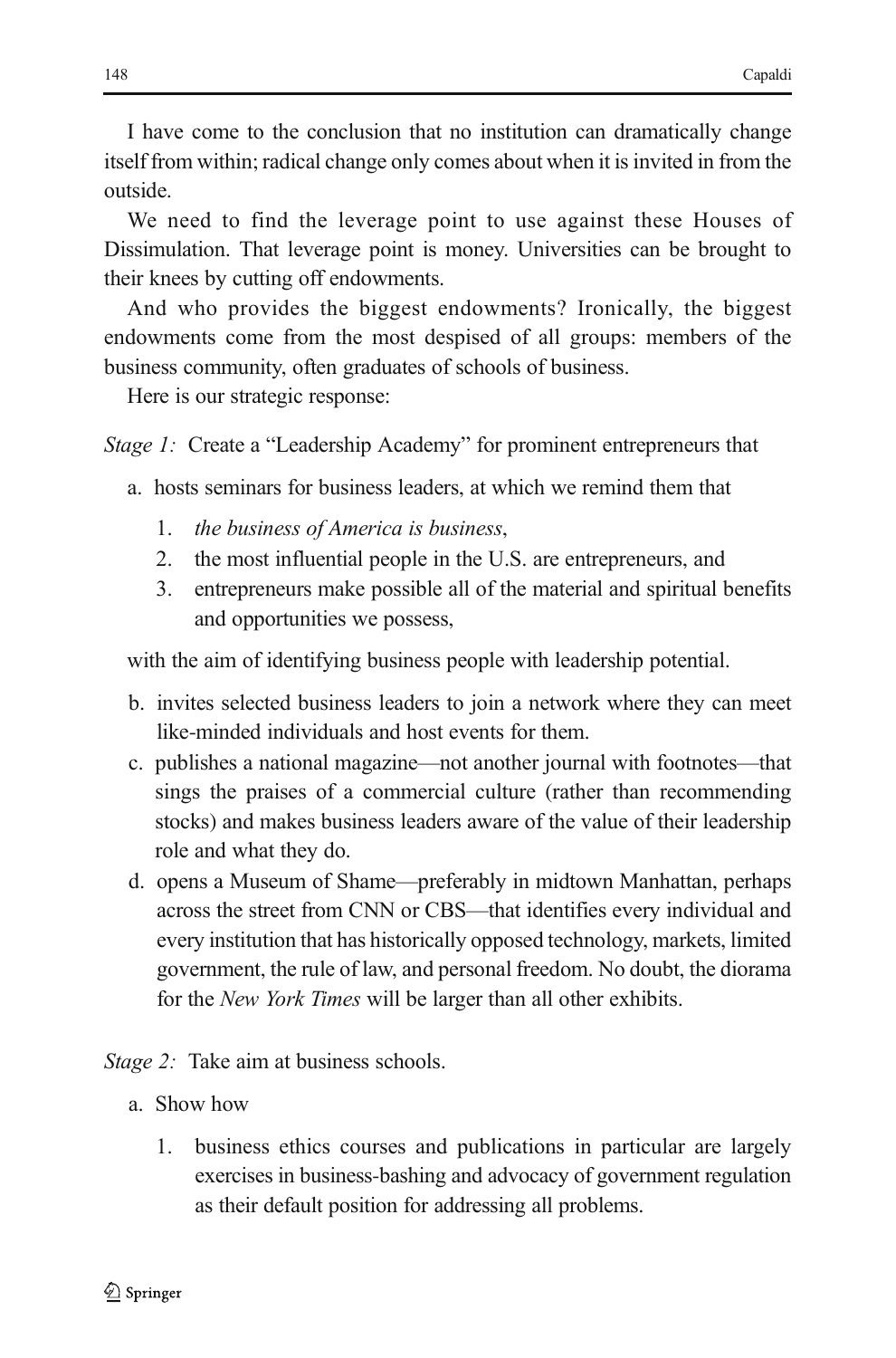- 2. the curriculum is often run by people with an adversarial attitude toward commerce (the Carnegie Foundation fifty years ago…).
- 3. this adversarial attitude permeates accreditation bodies (whose incestuous, conflict-of-interest nature would amaze even Ken Lay) and spreads the virus.
- b. Organize
	- 1. MBA students in a national organization like the Federalist Society.
	- 2. business leaders to withhold donations until the school gets a new dean, a new curriculum, divorces itself from the school of liberal arts, and establishes a new ranking system and accreditation structure that includes outside business leaders.

Stage 3: Take aim at law schools.

- a. Repeat the steps for stage 2, knowing that aside from criminal defense attorneys, most practicing attorneys understand the value of commerce.
- b. Employ attorneys who are on our side to
	- 1. sue the American Bar Association for misrepresenting Supreme Court decisions.
	- 2. bring a class action suit against the law schools themselves for trashing the Constitution and failing to teach the rule of law.
	- 3. bring class action suits against universities and foundations that violate donor intent.

Stage 4: Take aim at schools of journalism.

This will be more challenging and adversarial because outside of Fox Business Network we cannot identify any intelligent journalists. On a recently administered multiple-choice exam, students at schools of journalism could only identify one amendment to the Constitution, namely, the First Amendment.

Stage 5: Take aim at the university in general and liberal arts colleges in particular.

By this stage the task will be easy because most board of trustee members will be graduates of our Leadership Academy. This is how we shall close the circle.

Are there organizations that try to take some of these steps? Yes, but they do it in bits and pieces.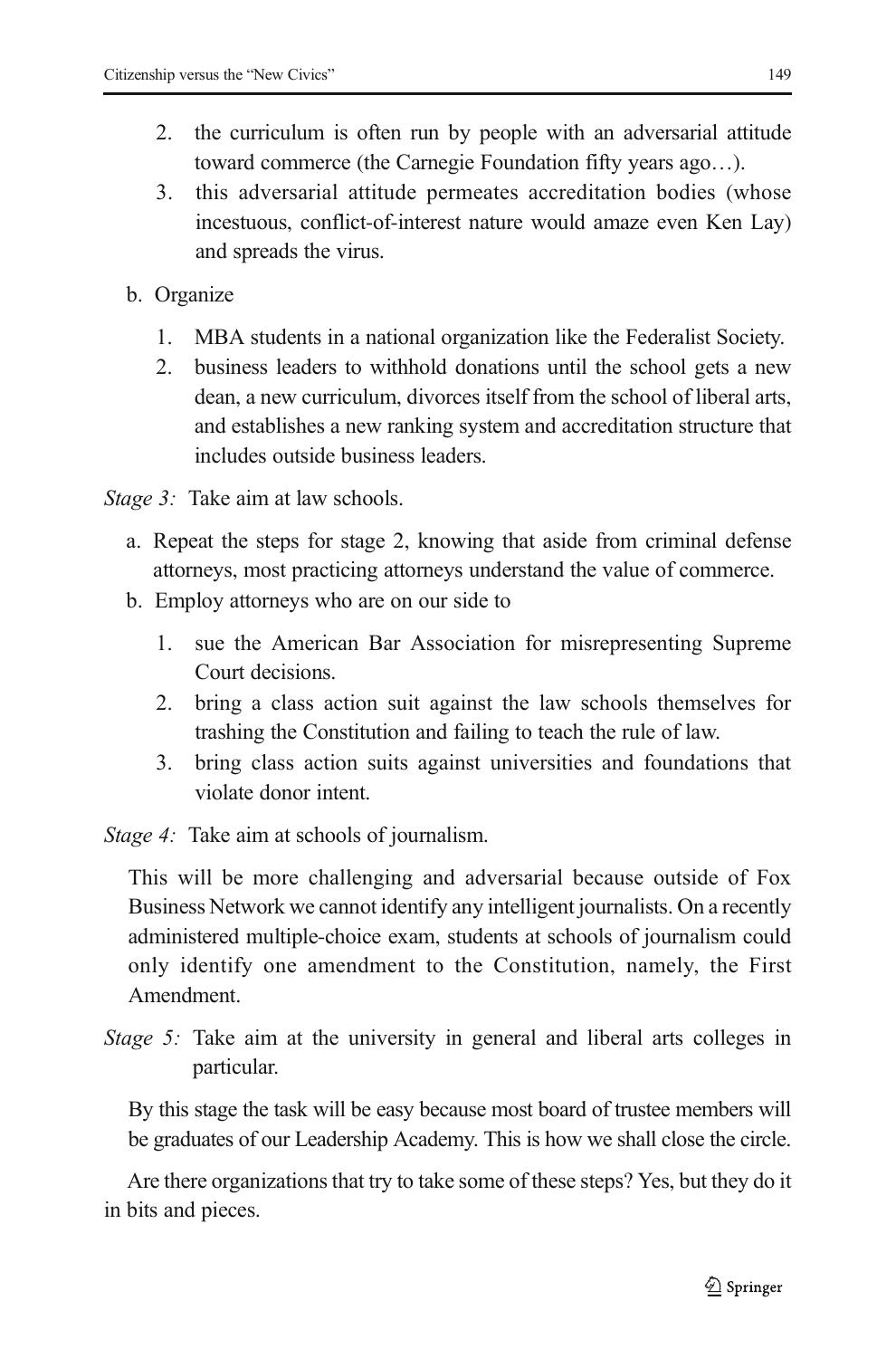Is there an organization that tries to do all of this in a coherent, systematic way, incorporating the work of other organizations into a huge network, drawing a new line of battle instead of fighting a continuous rearguard action? Could it be the National Association of Scholars?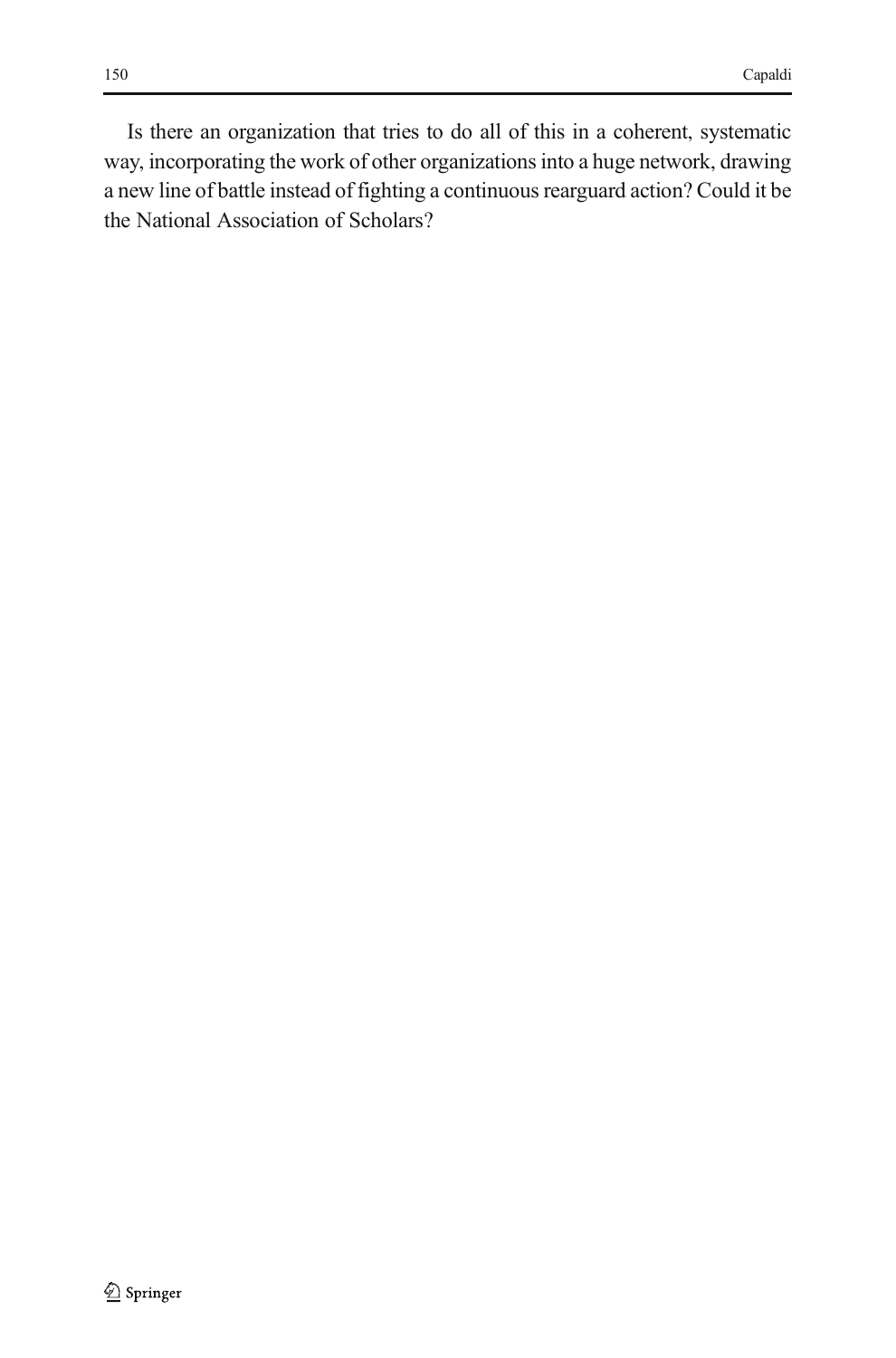### Unmaking Citizens

### Michael I. Krauss

In early January I wrote my Forbes column about a remarkable "statement" delivered by more than 1400 law professors to the chairman and ranking member of the Senate Judiciary Committee. The statement urged the committee to reject then President-Elect Trump's nomination of Senator Jeff Sessions as Attorney General of the United States.<sup>1</sup> I wrote about this because I was struck by the irrelevance of the reasons given by the signers of the statement to the actual office of Attorney General.

For example, the statement claims that some (it never says how many) of its signers object to:

- & Sessions's view that illegal entry into America should be prohibited. But wanting to enforce existing laws is not disqualifying for an Attorney General, except perhaps in a Bizarro world. Law professors should know better!
- & Sessions's willingness to enforce America's existing drug laws. Again, it is fatuous to criticize a would-be Attorney General for desiring to enforce existing laws. Law professors should know better!
- & Sessions's opposition to unnamed legislative efforts of which the signatories approved but which apparently were not adopted, and which would in the signatories' opinion have favored women, homosexuals, and transgendered people. The signatories don't elaborate on any of this, nor do they note that the Attorney General can neither propose nor enact new legislation, but is solely entrusted with enforcing legislation that has already been adopted and enacted. They never claim that Sessions would not enforce legislation of which he disapproves. Law professors should know better!
- Sessions's views about the relationship between fossil fuels and climate change. But as regards his fitness as Attorney General, I don't care what those views are, any more than I care what Sessions thinks about NATO or the Designated Hitter rule. How can law professors claim that such

<sup>&</sup>lt;sup>1</sup>Michael I. Krauss, "The Law Professors' Scandalous Statement against Jeff Sessions," Opinion, Forbes, January 5, 2017, [http://www.forbes.com/sites/michaelkrauss/2017/01/05/the-law-professors-scandalous](http://www.forbes.com/sites/michaelkrauss/2017/01/05/the-law-professors-scandalous-statement-against-jeff-sessions/%235bd2ed7b3475)[statement-against-jeff-sessions/#5bd2ed7b3475](http://www.forbes.com/sites/michaelkrauss/2017/01/05/the-law-professors-scandalous-statement-against-jeff-sessions/%235bd2ed7b3475).

Michael I. Krauss is professor of law at the Antonin Scalia Law School of George Mason University, Arlington, VA 22201; mkrauss@gmu.edu. His most recent book is Principles of Products Liability, 2nd ed. (West, 2014).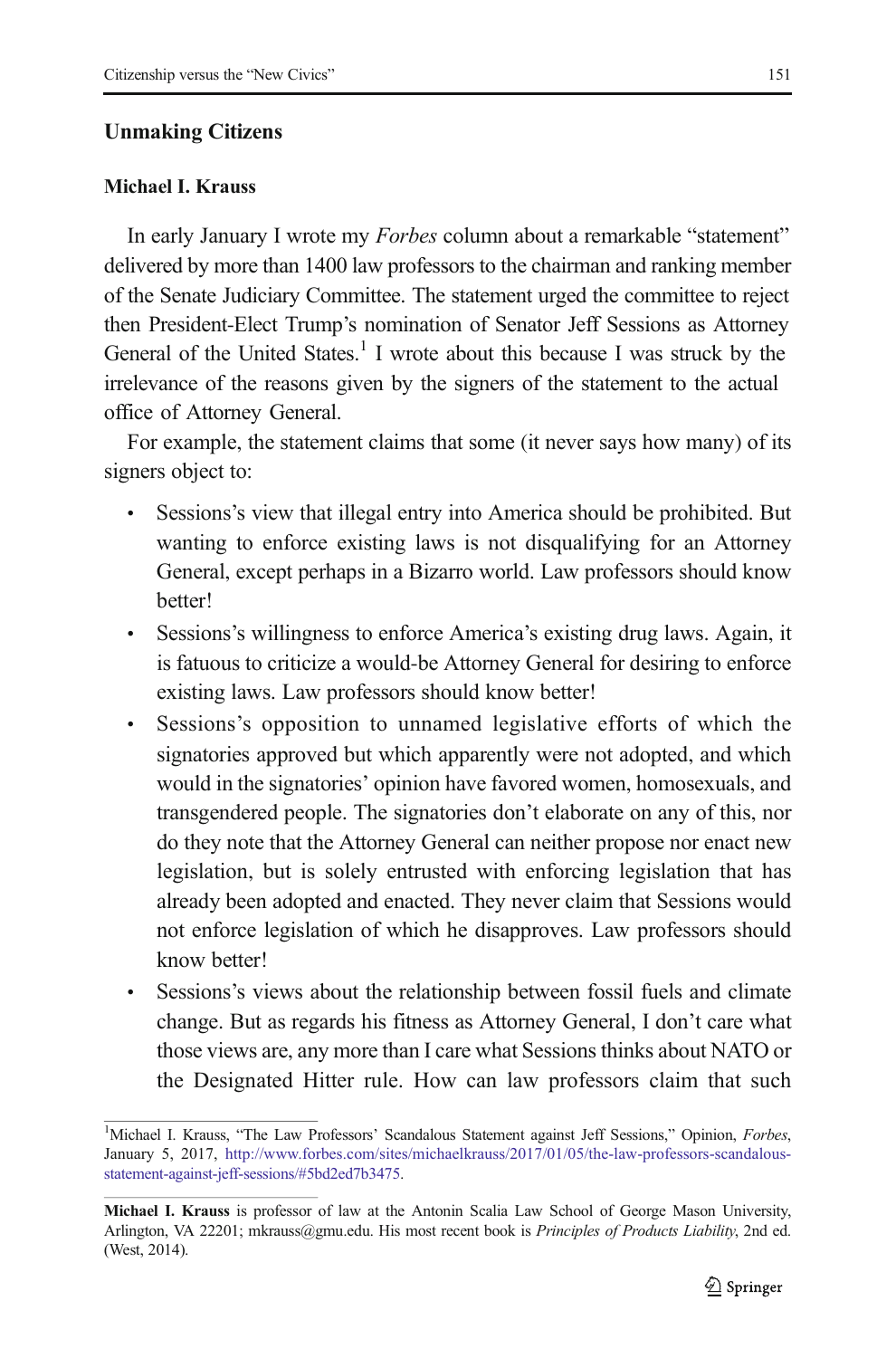(undefined by the signatories) "views" disqualify Sessions? What has happened to their understanding of our constitutional structure of government? Law professors should know better!

The puerile nature of this massively-signed professorial "statement" about then Senator (now Attorney General) Sessions is explainable as a typical effort to inject "New Civics" into the pondered choice of the person who will be our nation's chief federal law enforcement officer. Presumably, according to the signatories, that man or woman should understand that immigration laws, drug laws, family benefit laws, and environmental laws are not "real" laws—at least not when stacked up against the Attorney General's "civic" duty to further "social justice."

Making Citizens: How American Universities Teach Civics goes a long way toward explaining to folks like me what would be an otherwise unexplainable departure from the rule of law found in this "statement." The new NAS report patiently and painstakingly details the Newspeakean transformation of civics in American higher education, a transformation made possible by the large-scale abdication of civics education in our public high schools.

Making Citizens shows the modus operandi of those who would replace civics (which I roughly take to be the process-oriented understanding of how America operates politically and of the rights and duties of her citizens) with New Civics (which I roughly take to be the *result*-oriented striving for certain social and political goals through indoctrination and practice). Basically, the strategy seems to consist of further hijacking what remains of our universities' core education requirements—already disintegrating due to the proliferation of politicized and specialized course offerings—and replacing it with one particular version of "social justice" programming. The goal is for students to graduate fully indoctrinated, even if functionally uneducated.

Making Citizens details how this goal is pursued in four mountain state institutions. It's a fascinating read, and I won't repeat it here. Rather, I thought it might be useful to review how the New Civics has been implemented at my own institution, George Mason University (GMU).

An online listing indicates that current B.A. students must complete these core requirements (those that cover or potentially cover New Civics are in in italics): $<sup>2</sup>$ </sup>

- & Written Communication (6 credits): ENGH 100 or 101 and ENGH 302
- & Oral Communication (3 credits): COMM 100 or 101

<sup>&</sup>lt;sup>2</sup>"Mason Core and College Requirements," George Mason University, [http://chss.gmu.edu/general-education/](http://chss.gmu.edu/general-education/all-requirements) [all-requirements.](http://chss.gmu.edu/general-education/all-requirements)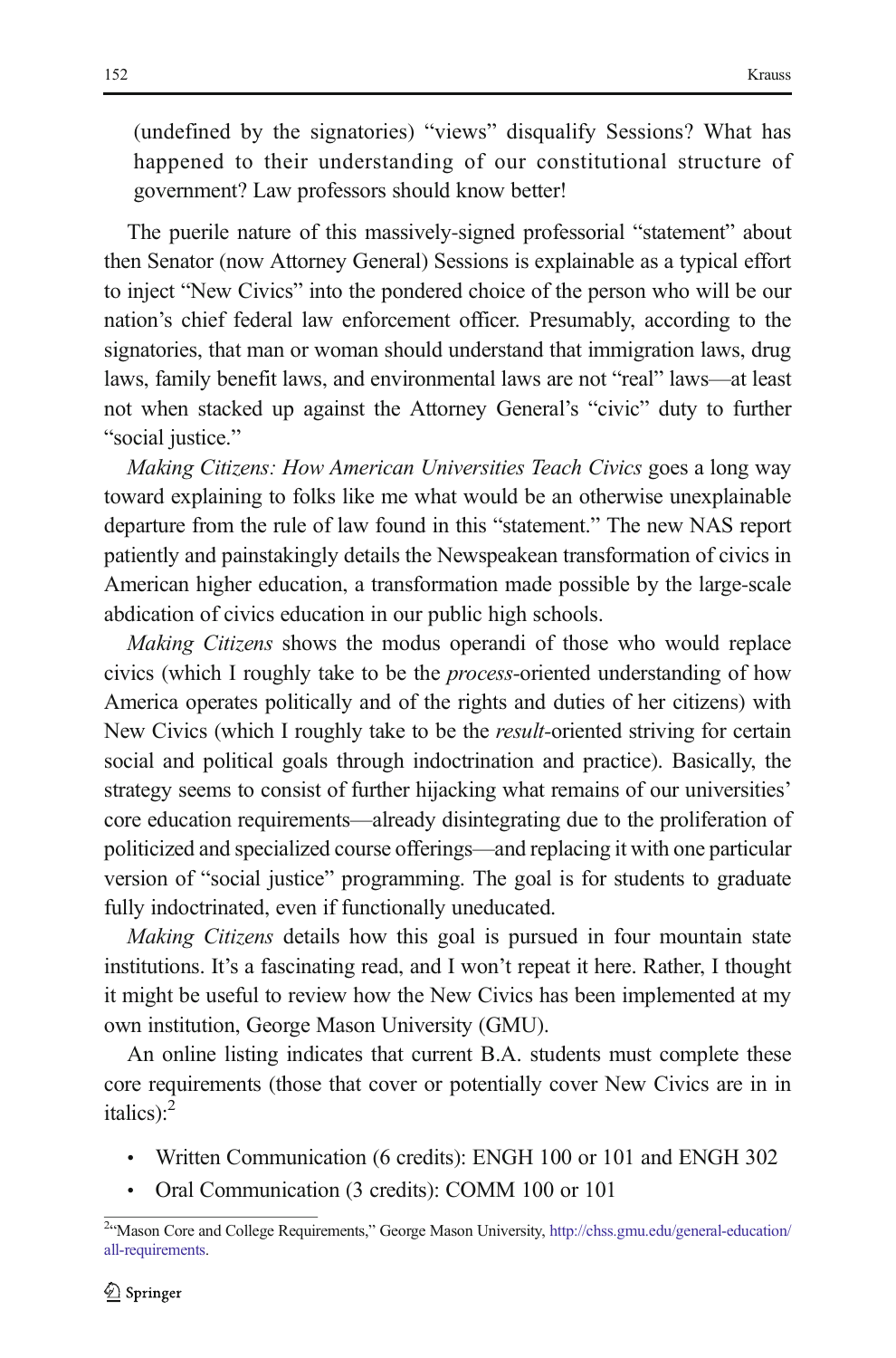- Ouantitative Reasoning (3 credits)
- & Information Technology (minimum 3 credits)
- Arts (3 credits)
- Global Understanding (3 credits)
- Literature (3 credits)
- Natural Science (7 credits)
- Social and Behavioral Science (3 credits)
- & Western Civilization/World History (3 credits): HIST 100 or 125
- & Synthesis or Capstone Experience (varies; minimum 3 credits)
- & One course (3 credits) in Philosophy or Religious Studies: Fulfilled by any course in PHIL or RELI except PHIL 323, 324, 327, 393, 460
- One course (3 credits) in Non-Western Culture; the same course cannot be used to fulfill both this requirement and the Mason Core requirement in Global Understanding
- Proficiency in a foreign language through the intermediate level

Global Understanding is satisfied by selecting one course from among a considerable array that includes History 364, "Revolution and Radical Politics in Latin America"; History 365, "Conquest and Colonization in Latin America"; and Religion 320, "Religion and Revolution in Latin America." (Perhaps this collection of courses is the forerunner of a "New Latino Civics.")

The Social and Behavioral Science core requirement can be satisfied by taking one or two among dozens of courses. These promisingly include Government 103, "Introduction to American Government," but that particular course is not mandatory, and I have not been able to determine what percentage of GMU undergrads actually takes it. Alas, the requirement is equally satisfied by selecting: African American Studies 200, "Introduction to African American Studies"; Education 203, "Disability in American Culture"; Sociology 355, "Social Inequality"; Tourism 311, "Women and Tourism"; and Women's Studies 200, "Introduction to Women's and Gender Studies," among other options.

The Western Civilization requirement can be satisfied by taking one of two courses: History 100, "History of Western Civilization"; or History 125, "Introduction to World History." Not bad, but I note that this means students can graduate without taking any course focused on Western notions of progress, justice, and knowledge.

The *Capstone Experience* can be replaced by a "synthesis course" in many departments. Such courses in the College of Humanities and Social Sciences (the largest college at GMU) include, for example, Psychology 427,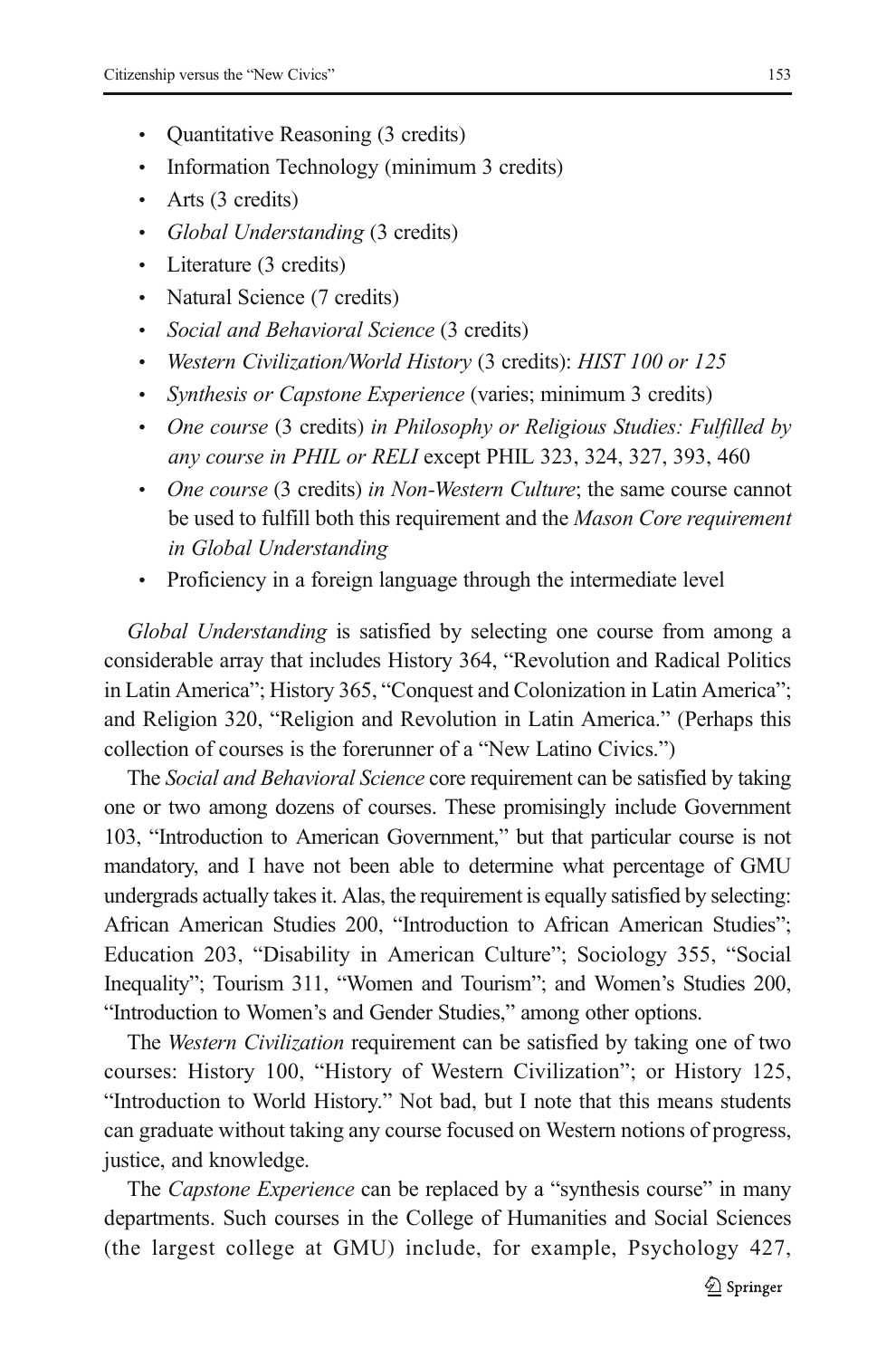"Community Engagement for Social Change"; and Spanish 388, "Introduction to Latino/a Studies." (How is an "introduction" course a "synthesis"?) The "synthesis" requirement at other GMU colleges can be met by selecting from dozens of courses, among them: Environmental Policy 480, "Sustainability in Action"; Global and Community Health 465, "Community Health Capstone"; Conservation 491, "Comprehensive Conservation Planning"; and Geography and Geo-Information 303, "Conservation of Resources and Environment."

There is no course on Judaism among Spring 2017 Religion offerings, but Religion 379, "Law, Society, and Ethics in Islam," satisfies either the Philosophy and Religion requirement or the non-Western Civilization requirement, at the student's option. Ditto for Religion 272, "Islam." For some reason, however, Religion 591, "Approaches to the Study of Islam," satisfies only the Philosophy/ Religion requirement and not the non-Western Civilization requirement. If one wishes to select a philosophy course to fill the synthesis requirement, Philosophy 338, "Philosophy, Sex, and Gender," is an option.

This new "core" demonstrates that civics has taken a back seat to other goals/ concerns/fields. Even outside the classroom, this New Civics is favored. As part of the Patriot Experience: Growth Beyond the Classroom, students are presented by the university with a portfolio of four "pathways" they are strongly encouraged to complete before graduation, and for which they can earn "rewards" and credit.<sup>3</sup>

Civic Learning and Community Engagement, one of the pathways, will "apply ethical knowledge and learning with democratic ideals and principles to make positive and meaningful changes locally and globally" (emphasis in original).4 For example, Mason Core Engagement Series in Sustainability, which is listed under the Civic Learning and Community Engagement pathway, combines academic coursework with sustainability-related  $co$ -curricular activities.<sup>5</sup> One lucky student a year is awarded the Storm Sustainability Scholarship for "excelling in one of Mason's many green leaf academic programs."<sup>6</sup> Another, "who displays exceptional leadership and

<sup>&</sup>lt;sup>3.</sup> Patriot Experience: Growth Beyond the Classroom," George Mason University, [http://patriotexperience.gmu.](http://patriotexperience.gmu.edu) [edu](http://patriotexperience.gmu.edu). Rewards include: "Patriot Experience Shirt," "Patriot Experience Bag," "FastPass for Mason Day," and "Patriot Experience Sash for Graduation." "What Is Patriot Experience?" [http://patriotexperience.gmu.edu/](http://patriotexperience.gmu.edu/what-is-the-patriot-experience/) [what-is-the-patriot-experience/.](http://patriotexperience.gmu.edu/what-is-the-patriot-experience/)

<sup>&</sup>lt;sup>4</sup>"Civic Learning and Community Engagement," George Mason University, Patriot Experience: Growth Beyond the Classroom, [http://patriotexperience.gmu.edu/civic-learning-and-community-engagement/.](http://patriotexperience.gmu.edu/civic-learning-and-community-engagement/)

<sup>&</sup>lt;sup>5</sup>The Mason Core Engagement Series in Sustainability, George Mason University, [http://catalog.gmu.edu/](http://catalog.gmu.edu/content.php?catoid=29&navoid=6680) [content.php?catoid=29&navoid=6680.](http://catalog.gmu.edu/content.php?catoid=29&navoid=6680)

<sup>6</sup> "The Storm Sustainability Scholarship," George Mason University, Funding, Sustainability Studies, [http://](http://sustainabilitystudies.gmu.edu/funding/storm-scholarship/) [sustainabilitystudies.gmu.edu/funding/storm-scholarship/.](http://sustainabilitystudies.gmu.edu/funding/storm-scholarship/)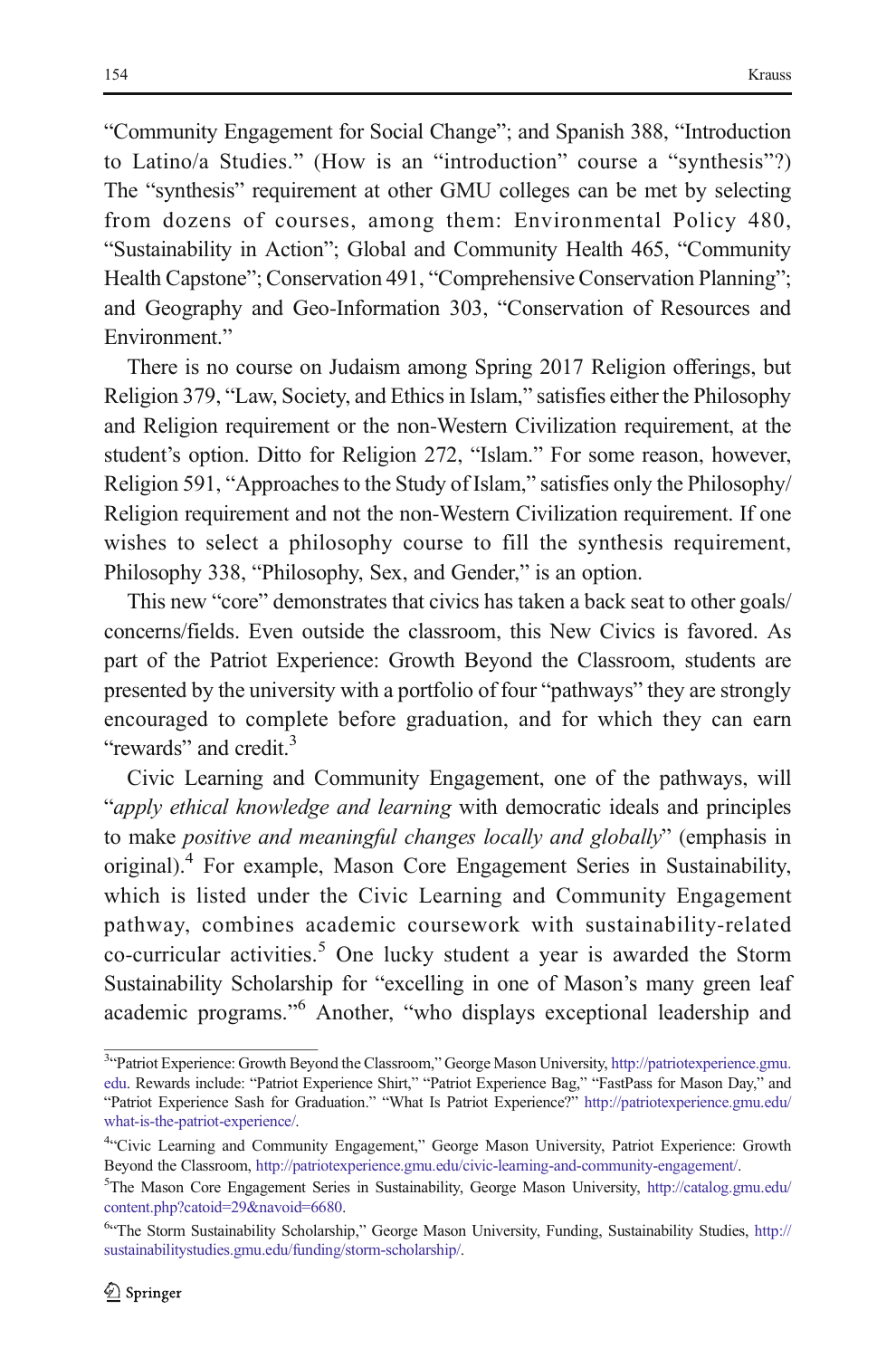involvement in sustainable efforts," is featured in a GMU Office of Sustainability "Student Spotlight."<sup>7</sup>

The Global and Multicultural Competency pathway enables students to "understand the ways in which they perceive, evaluate, believe, and solve problems, based on their own self-awareness and attained cultural knowledge. They will conscientiously negotiate diversity among individuals of various cultures and ethnicities, within individual cultures and subcultures, by becoming aware of one's own and others' perspectives."<sup>8</sup> This pathway claims it will allow students to:

- Demonstrate *sensitivity* toward others
- Articulate the worldview of self and others
- Articulate the *impact their behavior* has globally
- Serve as an *effective ally and advocate* [for] people of other identities than their own
- Articulate an *awareness of the roots and impact* of system-based power and privilege $9$  (emphases in original)

These pathways are operated by administrative staff and funded by university resources. GMU's University Life staff, for example, claim to "provide opportunities for Global and Multicultural competency and experiences" in

- & Diversity, Inclusion and Multicultural Education
- & Lesbian, Gay, Bisexual, Transgender and Questioning Resources
- & International Programs and Services
- & Women and Gender Studies Center
- & Housing and Residence Life
- Living Learning Communities
- & Student Involvement
- Leadership Education and Development<sup>10</sup>

<sup>&</sup>lt;sup>7</sup>"Zuri Gagnon," George Mason University, Office of Sustainability, Student Spotlight, May 2016, [http://green.](http://green.gmu.edu/spotlights/student.cfm) [gmu.edu/spotlights/student.cfm](http://green.gmu.edu/spotlights/student.cfm).

<sup>&</sup>lt;sup>84</sup>Global and Multicultural Competency," George Mason University, Patriot Experience: Growth Beyond the Classroom, [http://patriotexperience.gmu.edu/global-and-multicultural/.](http://patriotexperience.gmu.edu/global-and-multicultural/)

<sup>&</sup>lt;sup>9</sup>Ibid.

<sup>&</sup>lt;sup>10a</sup>Global and Multicultural Competency," George Mason University, University Life, [http://ulife.gmu.edu/](http://ulife.gmu.edu/global-and-multicultural-competency/) [global-and-multicultural-competency/.](http://ulife.gmu.edu/global-and-multicultural-competency/)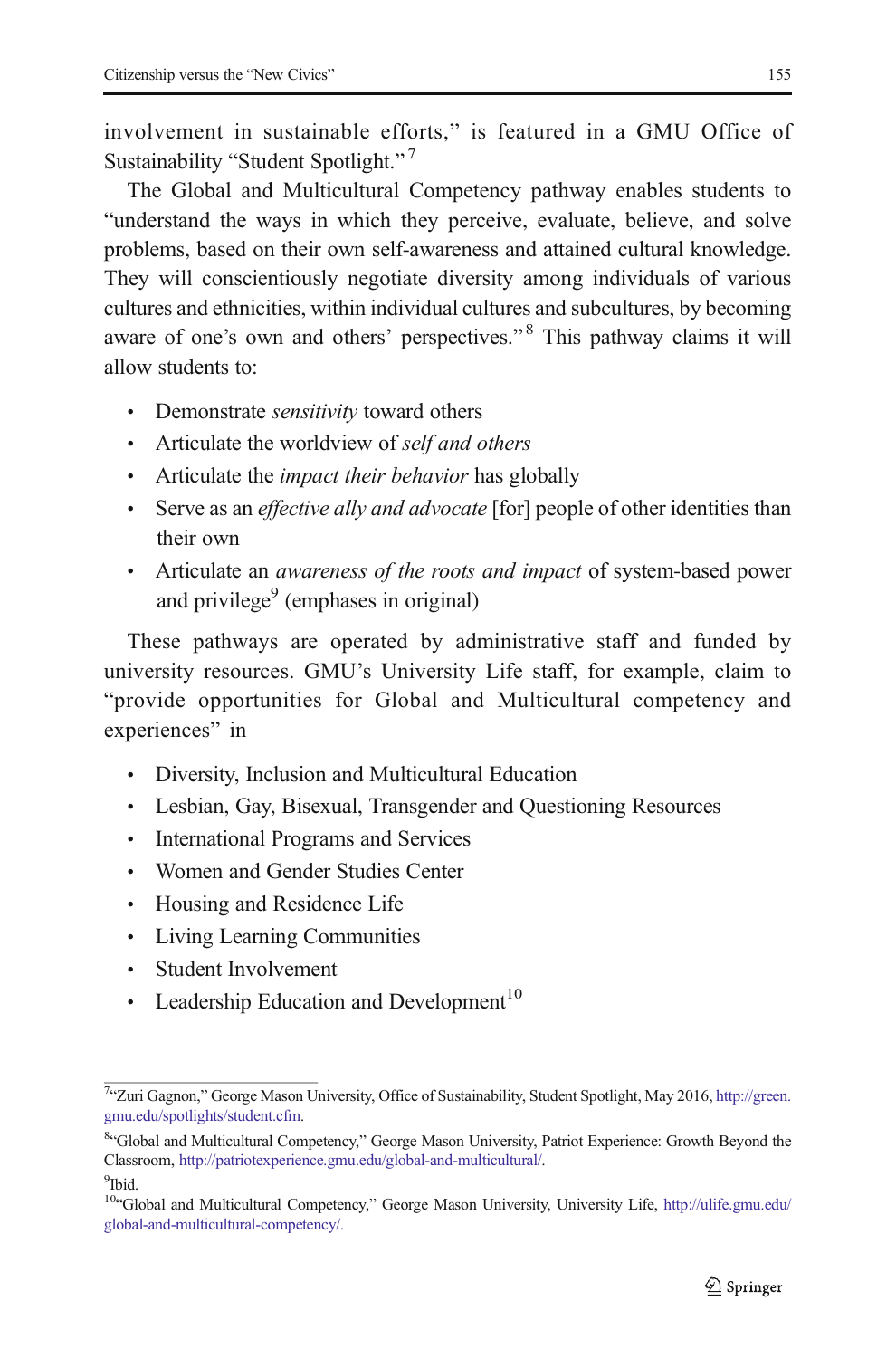George Mason students and parents should be confident that the university participates actively in the New Civics. We are on track to produce talented community organizers—though it's perhaps less clear that all will graduate with an understanding of the role of the United States Attorney General.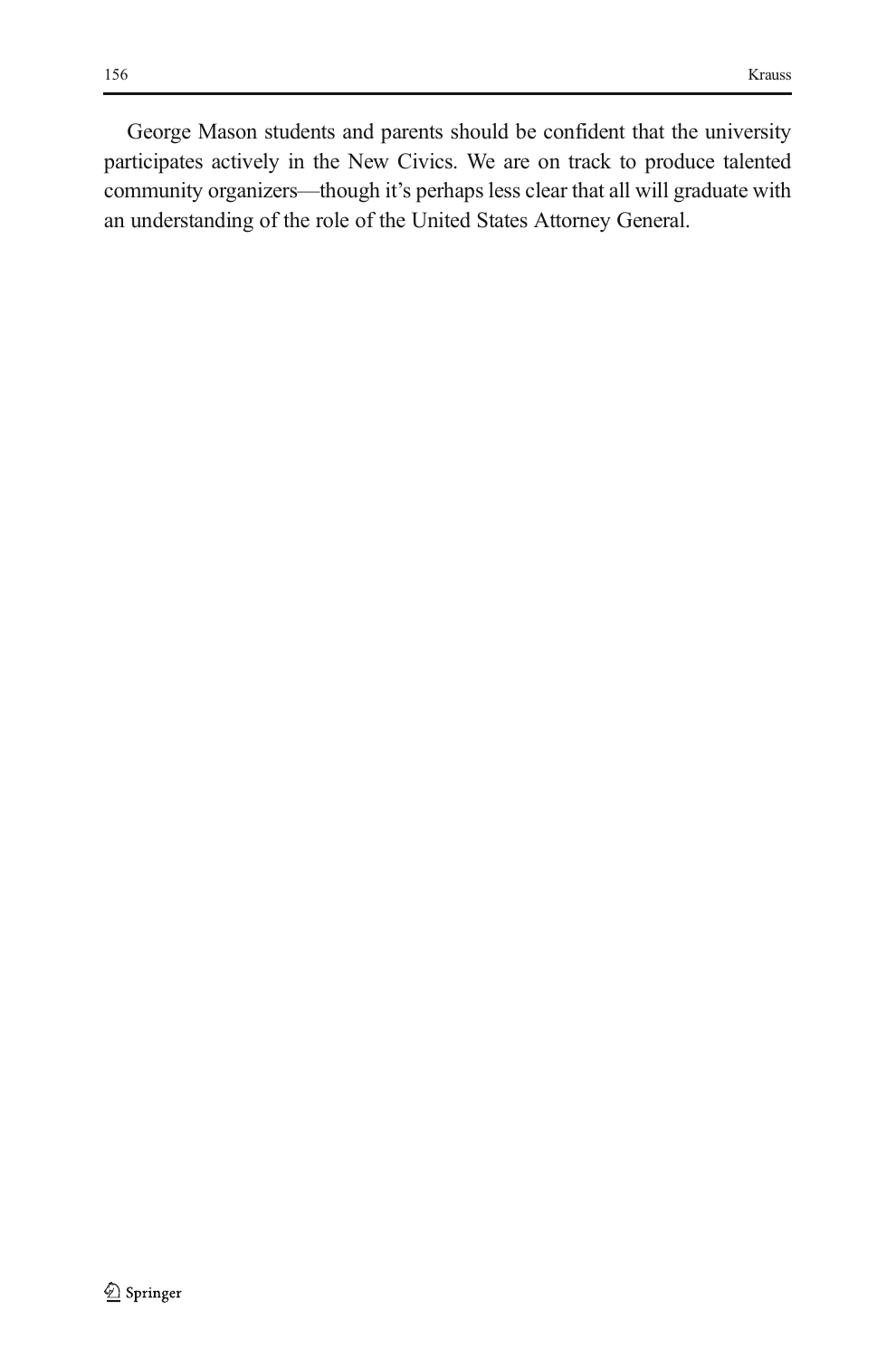### Citizenship Outside the Academy

#### Allen Mendenhall

Anyone who's taught college freshmen, as I have for the past seven years, knows that many of them lack a basic understanding of civics and American government. When the Intercollegiate Studies Institute conducted its annual civic literacy reports, it revealed in quantifiable terms just how ignorant college students really are.<sup>1</sup> For example, the 2006 report found that 7,405 freshmen from fifty schools scored just 51.7 percent on a sixty-question multiple-choice exam testing basic American civics; 6,689 seniors from those same schools scored 53.2 percent on the same exam, suggesting they gained little knowledge of civics during their four years in college.<sup>2</sup> The 2011 report demonstrated that knowledge of civics, more than holding a college degree, influences civic engagement beyond voting.<sup>3</sup>

As an administrator in a law school, I've discovered that law students—who will be expected to implement, follow, and enforce the rules that inform and direct our social institutions—also require rudimentary instruction in government and political theory to prepare them to practice the profession they wish to enter.

What happens when students who are unequipped with even an elementary knowledge of American ideas and institutions graduate into political and professional life? The answer can be gleaned from the remarks of certain public officials:

• In 2011 Democratic Senator of New York Chuck Schumer, omitting any reference to the judiciary, told CNN that the United States has three branches of government—the House, the Senate, and the President.<sup>4</sup>

<sup>&</sup>lt;sup>1</sup>The Intercollegiate Studies Institute conducted these reports from 2006 until 2011. The last report was Enlightened Citizenship: How Civic Knowledge Trumps a College Degree in Promoting Active Civic Engagement (Wilmington, DE: Intercollegiate Studies Institute, 2011), [https://www.heartland.org/\\_template](https://www.heartland.org/_template-assets/documents/publications/civic_literacy_report_11.pdf)[assets/documents/publications/civic\\_literacy\\_report\\_11.pdf](https://www.heartland.org/_template-assets/documents/publications/civic_literacy_report_11.pdf).

<sup>&</sup>lt;sup>2</sup>The Coming Crisis in Citizenship: Higher Education's Failure to Teach America's History (Wilmington, DE: Intercollegiate Studies Institute, 2006), 5.

 ${}^{3}$ Intercollegiate Studies Institute, *Enlightened Citizenship*, 13–14, 15–16.<br> ${}^{4}$ Although video footage of this CNN segment is available on You<sup>1</sup>

Although video footage of this CNN segment is available on YouTube and various websites, Senator Schumer's gaffe went unreported by most media outlets except for those associated with political conservatism. See, e.g., Jeff Poor, "Chuck Schumer's Civics Lesson: Omits Judiciary as 'Branch of Government,'" Daily Caller, January 31, 2011, [http://dailycaller.com/2011/01/31/chuck-schumers-civics](http://dailycaller.com/2011/01/31/chuck-schumers-civics-lesson-omits-judiciary-as-branch-of-government/)[lesson-omits-judiciary-as-branch-of-government/;](http://dailycaller.com/2011/01/31/chuck-schumers-civics-lesson-omits-judiciary-as-branch-of-government/) Greg Hengler, "Senator Schumer's 3 Branches of Govt: House, Senate, & President," [Townhall.com](http://townhall.com), January 30, 2011, [https://townhall.com/tipsheet/greghengler/](https://townhall.com/tipsheet/greghengler/2011/01/30/senator-schumers-3-branches-of-govt-house,-senate,--president-n668587) [2011/01/30/senator-schumers-3-branches-of-govt-house,-senate,](https://townhall.com/tipsheet/greghengler/2011/01/30/senator-schumers-3-branches-of-govt-house,-senate,--president-n668587)–president-n668587; Mike Opelka, "Sen. Schumer's 'Three Branches' of Government No Longer Includes Judiciary," Blaze, January 30, 2011, [http://](http://www.theblaze.com/news/2011/01/30/sen-schumers-three-branches-of-government-no-longer-includes-judiciary/) [www.theblaze.com/news/2011/01/30/sen-schumers-three-branches-of-government-no-longer-includes](http://www.theblaze.com/news/2011/01/30/sen-schumers-three-branches-of-government-no-longer-includes-judiciary/)[judiciary/](http://www.theblaze.com/news/2011/01/30/sen-schumers-three-branches-of-government-no-longer-includes-judiciary/); and Sam Foster, "Chuck Schumer's Version of the Three Branches of Government: House, Senate, and President," Red State, January 31, 2011, [http://www.redstate.com/diary/samfoster/2011/01/31/chuck](http://www.redstate.com/diary/samfoster/2011/01/31/chuck-schumers-version-of-the-three-branches-of-government-house-senate-and-president/)[schumers-version-of-the-three-branches-of-government-house-senate-and-president/.](http://www.redstate.com/diary/samfoster/2011/01/31/chuck-schumers-version-of-the-three-branches-of-government-house-senate-and-president/)

Allen Mendenhall is associate dean of Thomas Goode Jones School of Law and executive director of the Blackstone & Burke Center for Law & Liberty, Montgomery, AL 36109; amendenhall@faulkner.edu.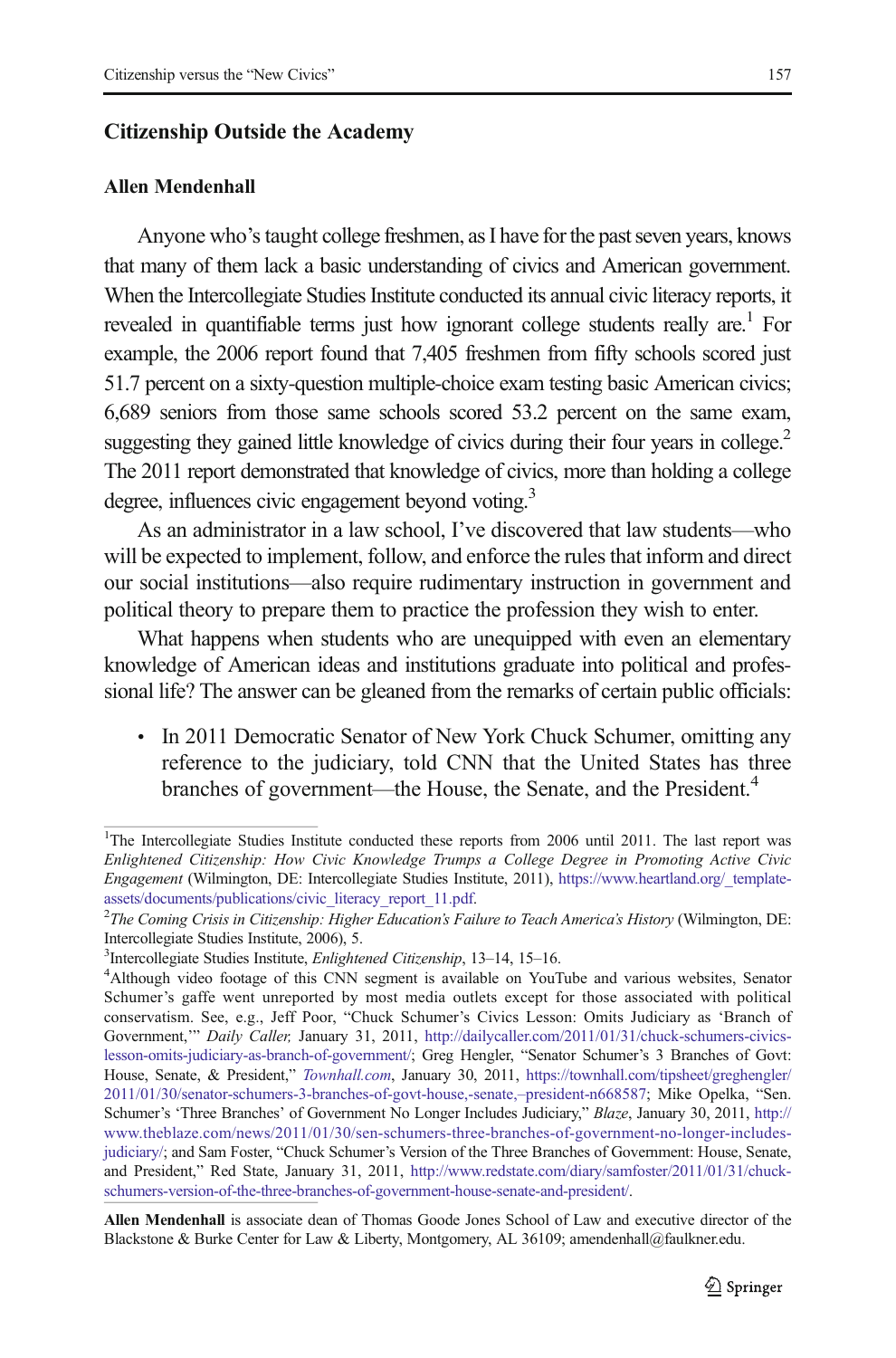- & Writing in 2014, Judge Arenda Wright Allen of the U.S. District Court for the Eastern District of Virginia, an appointee of the Obama administration, claimed that the United States Constitution "declared that 'all men' are created equal." This line, of course, appears in the Declaration of Independence, not the Constitution.<sup>5</sup>
- & That same year, Democratic Congresswoman of Texas Sheila Jackson Lee announced that the Constitution was four hundred years old. Her point, oddly, was to establish the obviousness of the unconstitutionality of an act that enjoyed Republican support.<sup>6</sup>
- & In the 2011 presidential primary debates, Republican candidate Governor Rick Perry of Texas was unable to name three federal agencies that should be eliminated<sup>7</sup>

These examples suggest that the decline in civic literacy is a longstanding problem that will only worsen as the current generation of leaders educates the next generation. More than mere gaffes or slips, these remarks reflect ideological commitment that is used to justify political policies and programs—in other words, they expose partisan presuppositions that will affect the everyday lives of ordinary American citizens.

When those who govern do not understand their governing foundations and institutions, government and the governed suffer. Renewed efforts to provide civic education are clearly necessary.

The "New Civics," however, is not the answer. In fact, it accelerates and compounds the problem, as Making Citizens: How American Universities Teach Civics, a 523-page report by the National Association of Scholars, ably demonstrates. Under the regime of the New Civics, students have become useful innocents whose impressionable minds and tuition dollars are redirected toward leftist propaganda, progressive activism, and systematized indoctrination, all to the benefit of particular interest groups.

Rather than rehashing the findings of this report, which everyone in higher education should read, I offer some hope in anecdote form. These testimonial

<sup>5</sup> Bostic v. Rainey, 970 F. Supp. 2d 456, 460 (E.D. Va. 2014).

<sup>6</sup> "Math Problem: Rep. Jackson Lee Claims Constitution Is 400 Years Old," [FoxNews.com](http://foxnews.com), March 13, 2014, [http://www.foxnews.com/politics/2014/03/13/math-problem-rep-jackson-lee-claims-constitution-is-400-years](http://www.foxnews.com/politics/2014/03/13/math-problem-rep-jackson-lee-claims-constitution-is-400-years-old.html)[old.html;](http://www.foxnews.com/politics/2014/03/13/math-problem-rep-jackson-lee-claims-constitution-is-400-years-old.html) Ben Jacobs, "The Constitution Is 400 Years Old and More Pearls from Sheila Jackson Lee," Daily Beast, March 13, 2014, [http://www.thedailybeast.com/articles/2014/03/13/the-constitution-is-400-years-old](http://www.thedailybeast.com/articles/2014/03/13/the-constitution-is-400-years-old-and-more-pearls-from-sheila-jackson-lee.html)[and-more-pearls-from-sheila-jackson-lee.html;](http://www.thedailybeast.com/articles/2014/03/13/the-constitution-is-400-years-old-and-more-pearls-from-sheila-jackson-lee.html) Cheryl K. Chumley, "Rep. Sheila Jackson Lee Claims Constitution Is 400 Years Old," Washington Times, March 13, 2014, [http://www.washingtontimes.com/news/](http://www.washingtontimes.com/news/2014/mar/13/sheila-jackson-lee-claims-constitution-400-years-o/) [2014/mar/13/sheila-jackson-lee-claims-constitution-400-years-o/.](http://www.washingtontimes.com/news/2014/mar/13/sheila-jackson-lee-claims-constitution-400-years-o/)

<sup>&</sup>lt;sup>7</sup> Amy Gardner and Philip Rucker, "Rick Perry Stumbles Badly in Republican Presidential Debate," Washington Post, November 10, 2011 [https://www.washingtonpost.com/politics/republican-presidential-candidates-focus](https://www.washingtonpost.com/politics/republican-presidential-candidates-focus-on-economy/2011/11/09/gIQA5Lsp6M_story.html?utm_term=.97aa7ceca63a)[on-economy/2011/11/09/gIQA5Lsp6M\\_story.html?utm\\_term=.97aa7ceca63a.](https://www.washingtonpost.com/politics/republican-presidential-candidates-focus-on-economy/2011/11/09/gIQA5Lsp6M_story.html?utm_term=.97aa7ceca63a)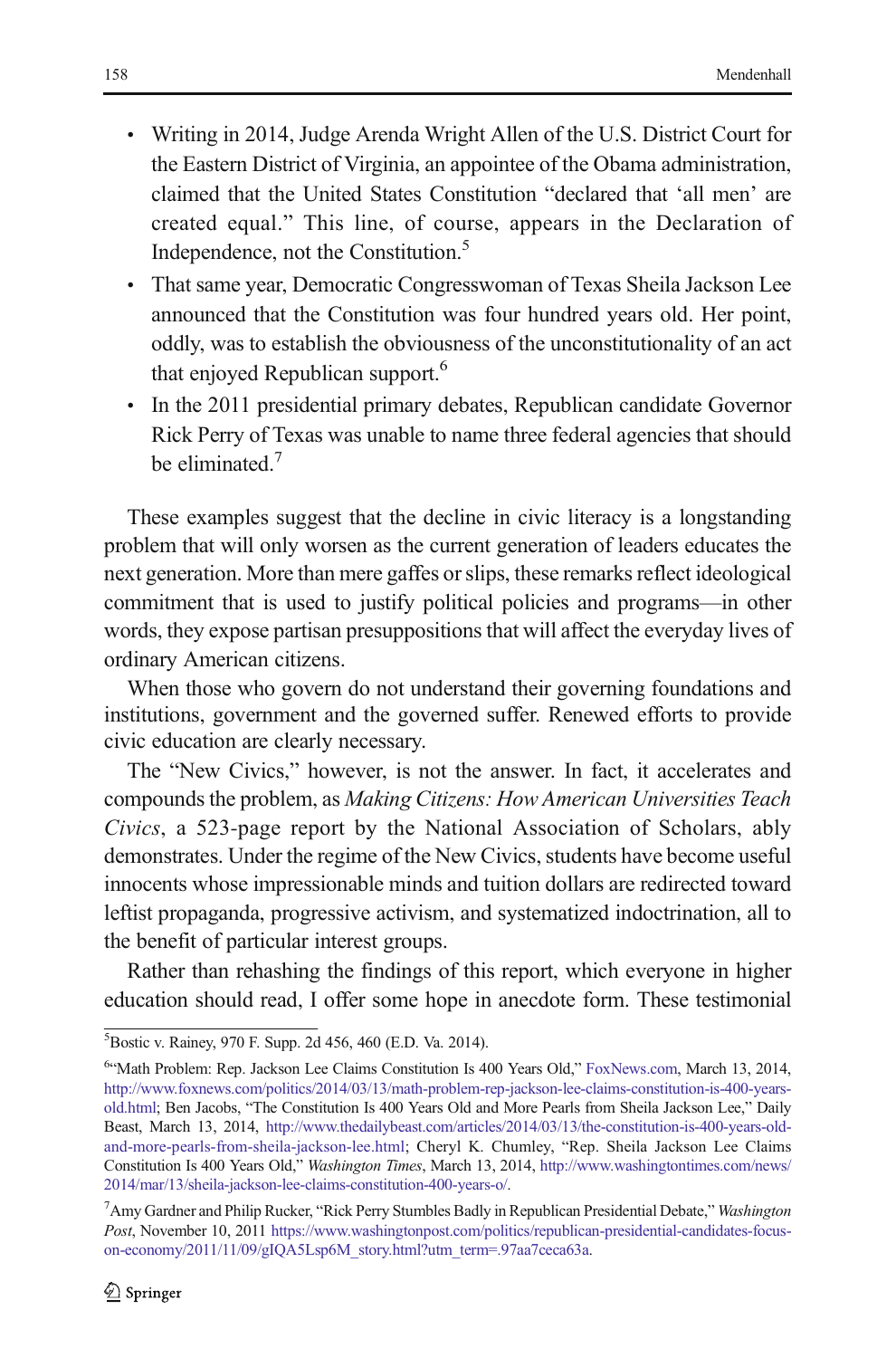examples are supplied not simply to invert the "leftist" and "rightist" features of civics education, thereby reverse-politicizing the curriculum toward ends I find more attractive, but to seek out effective approaches to the study of government and political theory that can enable students to sharpen and challenge whatever partisan beliefs they may already possess.

The first example comes from my home institution, where Dean Robert McFarland and Prof. Adam MacLeod have established a course called "Foundations of Law" that all first-year law students must take. Currently in its fifth year, the course combines practical elements of law with liberal education in the roots of the American legal order—a sort of Great Books approach that teaches students not simply to read and brief cases but to examine the historical and jurisprudential arc of the law down through the centuries of Western civilization. McFarland and MacLeod demonstrate with their forthcoming textbook, moreover, that vocational education does not equate to service learning or community activism.

Those who would object that such a course fails to train students to pass the bar exam or secure a job—valid concerns—ignore the extent to which discourse about rights and duties, history and tradition, and sovereignty and liberty find expression in appellate cases, from state supreme courts and federal courts up to the United States Supreme Court. Law, in short, is applied philosophy. Lawyers without philosophical learning don't understand what they're carrying out; they're part of a tradition, whether they like it or not, and if they're unaware of which tradition, then they're just going through the motions, as it were.

Anyone who's clerked for a knowledgeable appellate judge can attest to the value of having studied the jurisprudence of figures such as Sophocles, Plato, Aristotle, Aquinas, Blackstone, Bentham, or Locke. Attorneys familiar with Rawls, Hart, Dworkin, and Finnis are ready to contextualize the statutes and constitutional claims that shape appellate practice. Although I don't advocate delaying "foundations" teaching until law school, I do believe that the traditional pedagogy and curriculum of McFarland and MacLeod is an important corrective—one that can be replicated in other settings, perhaps with younger students.

Other promising examples are outside the academy. In recent years, I have organized, attended, or observed programming by such groups as the Intercollegiate Studies Institute, the Liberty Fund, the Foundation for Economic Education, the Institute for Humane Studies, the Federalist Society, the Ludwig von Mises Institute, the Acton Institute, the James Wilson Institute, and the Russell Kirk Center for Cultural Renewal. Other such institutes and organizations conduct similar events. Although they may be susceptible to accusations of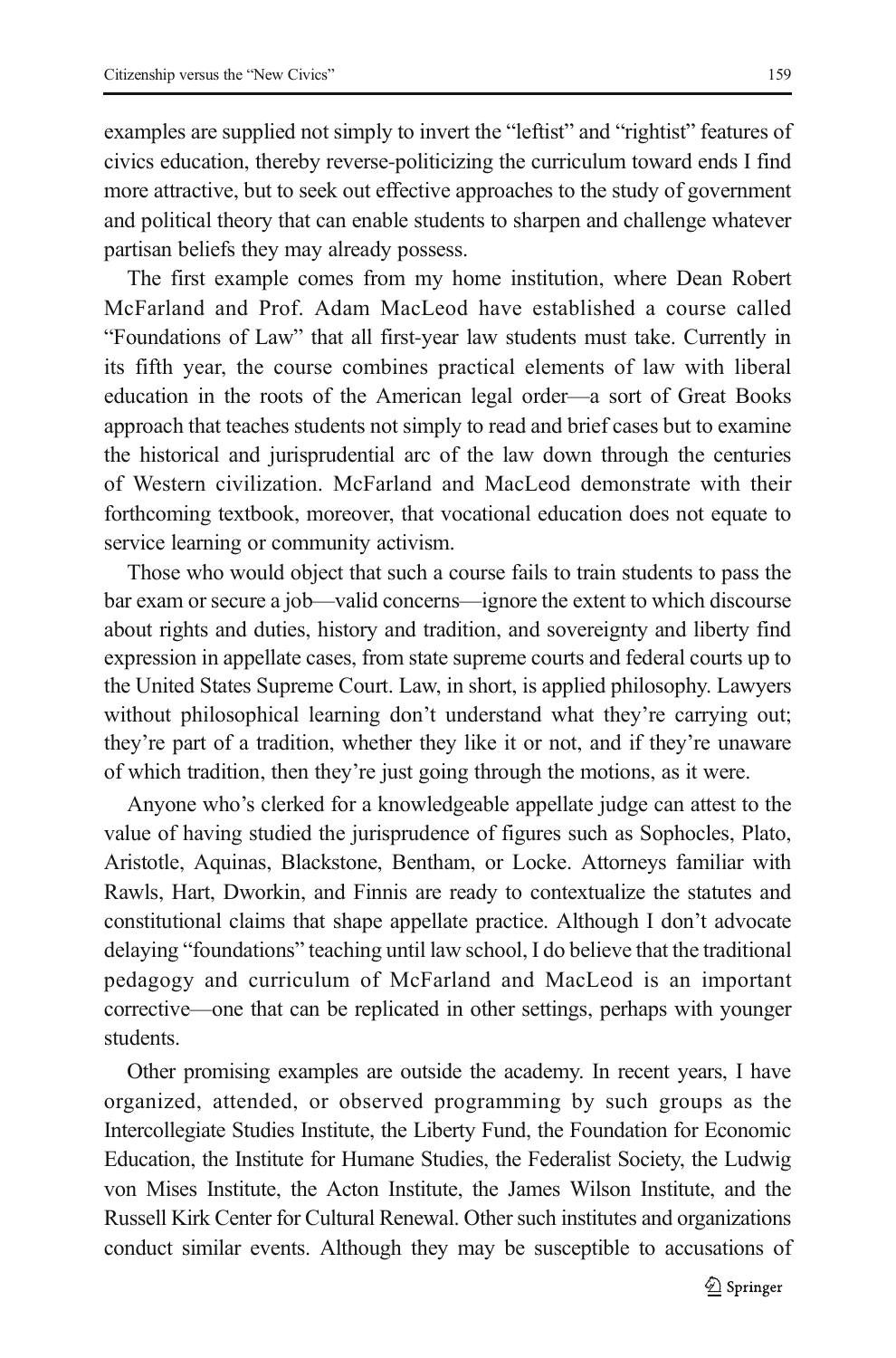ideology or political partiality, these events bring together people of diverse backgrounds and perspectives and emphasize points of disagreement and tension.

I have never attended an event hosted by one of these organizations at which participants were ideologically uniform or predisposed to unanimous agreement regarding the topics under discussion. Nor was the point of the event to forge partisan conformity or develop a homogenous community of purpose. Rather, the events focused on exploring ideas and investigating differences of opinion. Attendance was voluntary; participants completed rigorous reading requirements prior to their attendance. They spoke freely and openly and criticized each other carefully and civilly. In many ways, such events are model fora of intellectual exchange that universities should mimic and encourage. They seek the genuine pursuit of truth and to contribute to the sum of knowledge. With only a few exceptions I can think of, these gatherings facilitated not consensus or activist planning but further inquiry and debate.

The final example involves the local classical Christian academy where I serve on the board of directors. The school has adopted an integrated curriculum based on the trivium. Rather than mandating volunteer hours with advocacy groups, the school takes middle and high school students to observe sessions of the legislature or attend oral arguments at the Alabama Supreme Court. These outings allow students to observe the competing interests and goals that characterize politics and the law, and they show them that the "real world" is often messy and complicated—and that the rhetorical skills the students are developing can be put to good use.

It's easy to despair when politicized initiatives like the New Civics gain popularity and deplete financial resources that could fund more constructive programming. Yet any system built on widespread ignorance and general incompetence is bound to fail. I have given examples of educational methods that offer hope and rehabilitation during dark times. If we become the society that the New Civics strives to create, however, we'll deserve the inevitable demise of our civic values and institutions. And if that happens, let us hope there are enough serious learners remaining to cultivate a happy, ethical, flourishing, and literate society once again.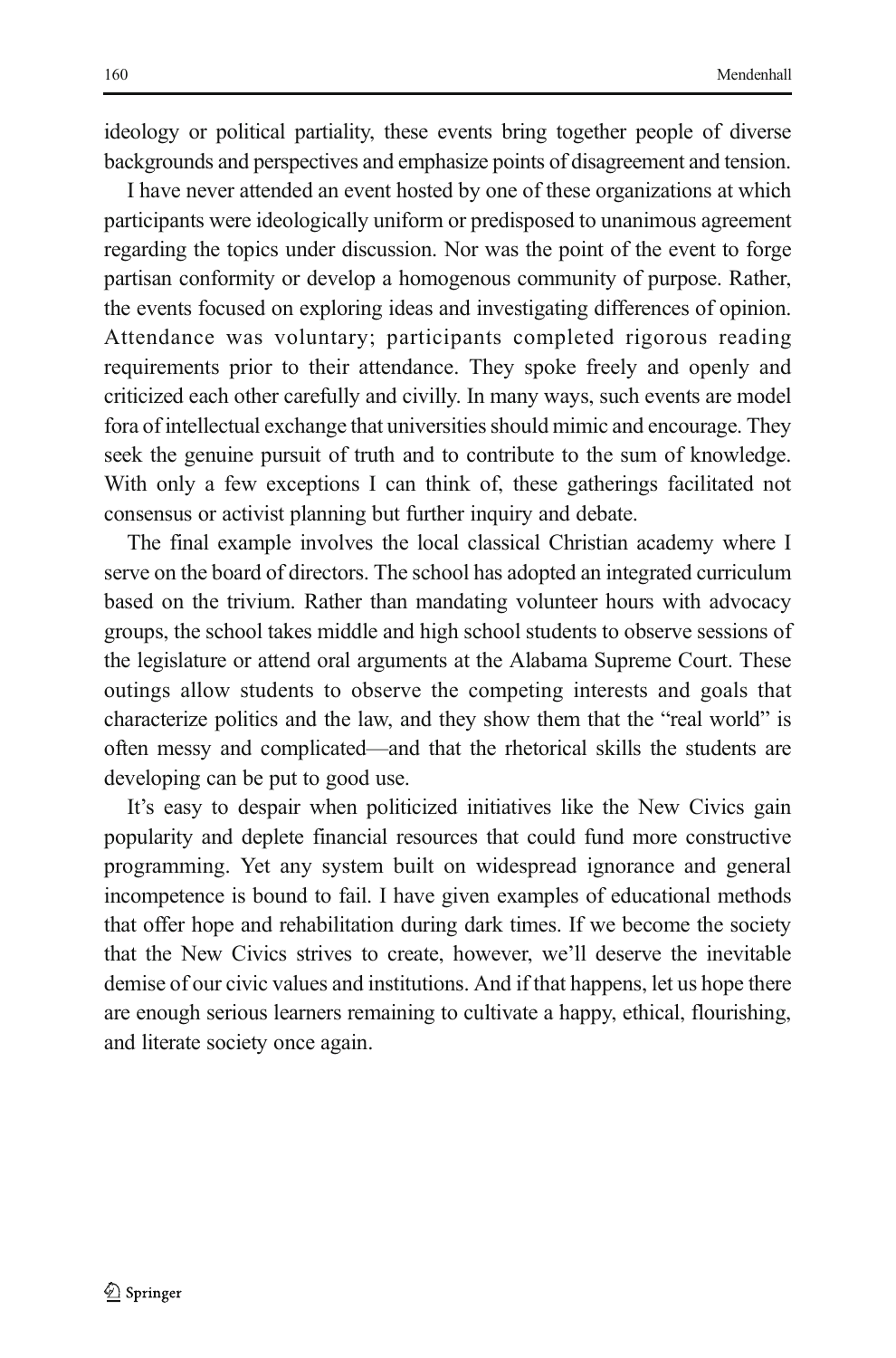### On Making Citizens

#### William Voegeli

Making Citizens: How American Universities Teach Civics is the latest NAS contribution to the cause of restoring American higher education's intellectual seriousness and political responsibility. For examining an important but, until now, poorly understood problem, it deserves to be considered with respect and gratitude.

The report will also be met with scorn and vituperation by the people causing that problem. Those committed to the "New Civics," having fused progressivism and careerism, will denounce as philistine and totalitarian this attack on their worldview and livelihoods.

It is impossible to think of this debate over *Making Citizens* without recalling William F. Buckley's famous observation in 1963: "I should sooner live in a society governed by the first two thousand names in the Boston telephone directory than in a society governed by the two thousand faculty members of Harvard University."<sup>1</sup> Buckley preferred to take his chances with a cross section of citizens than with eminent scholars "because I greatly fear intellectual arrogance, and that is a distinguishing characteristic of the university which refuses to accept any common premise." Elaborating on the common premise universities arrogantly reject, Buckley said, "The Ten Commandments do not sit about shaking, awaiting their inevitable deposition by some swashbuckling professor of ethics $"$ <sup>2</sup>

Fifty-four years on, the common premise Buckley invoked is far less common. In Boston, Hillary Clinton won 82 percent of the vote against Donald Trump's 14 percent,<sup>3</sup> indicating that two thousand random Bostonians' sensibilities and inclinations would affirm more than reject those of two thousand Harvard professors. A leading cause of this convergence is the relentless expansion of the entire credentials-industrial complex in the

<sup>&</sup>lt;sup>1</sup>William F. Buckley Jr., Rumbles Left and Right: A Book about Troublesome People and Ideas (New York: G.P. Putnam's Sons, 1963), 134.

<sup>2</sup> Ibid., 138.

<sup>&</sup>lt;sup>3</sup>Daigo Fujiwara, "Massachusetts Election Results: How Your Town or City Voted," Politicker, November 8, 2016, [http://www.wbur.org/politicker/2016/11/08/massachusetts-election-map.](http://www.wbur.org/politicker/2016/11/08/massachusetts-election-map)

William Voegeli is a senior editor of the Claremont Review of Books and the author of Never Enough: America's Limitless Welfare State (Encounter Books, 2012, reprint); wvoegeli@claremont.org. A visiting scholar at Claremont McKenna College's Henry Salvatori Center, his work has appeared in the Christian Science Monitor, City Journal, the Los Angeles Times, National Review, the New Criterion, and other publications.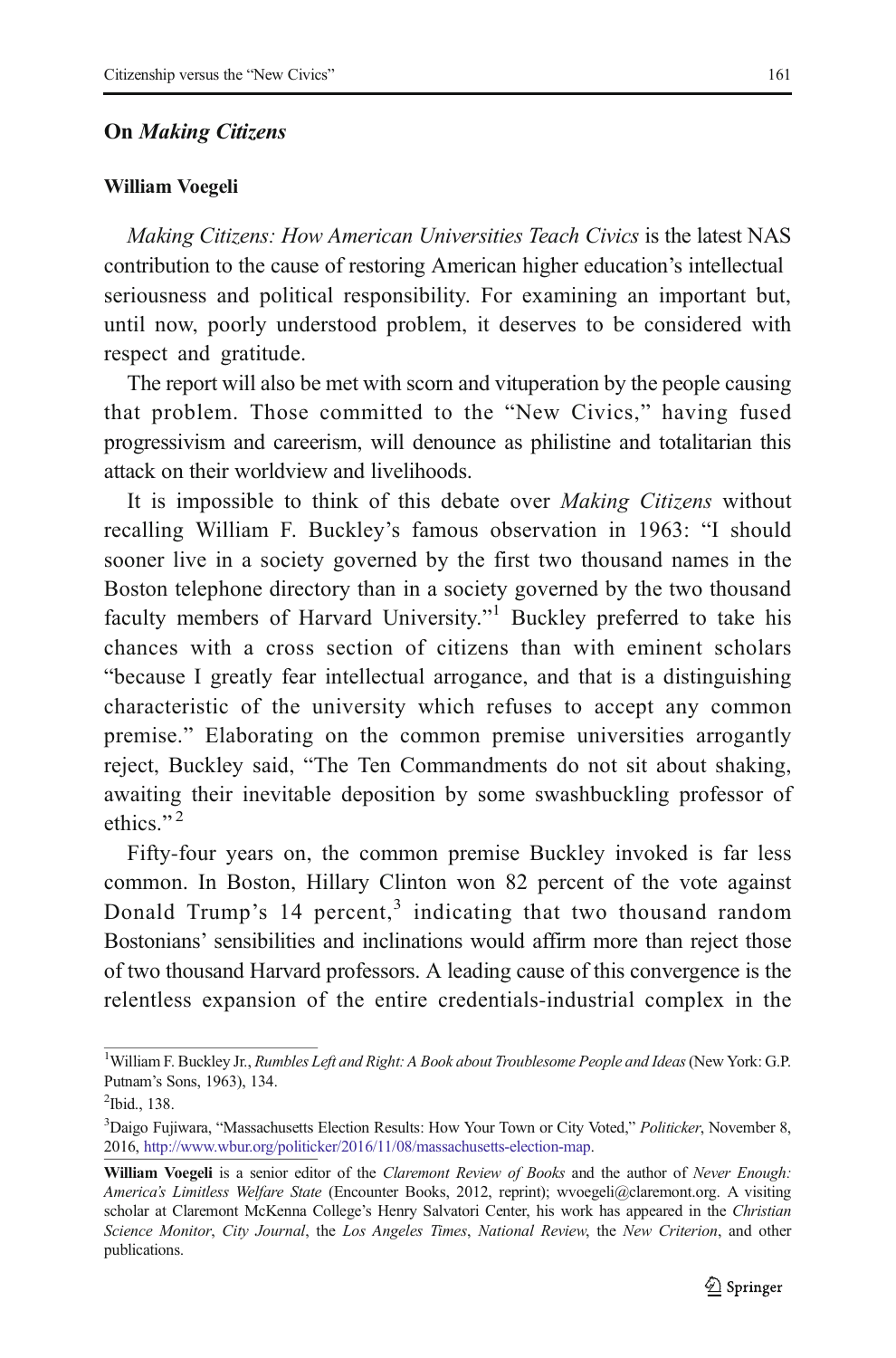half-century since Buckley's essay. In 1960, one of every thirteen American adults held a bachelor's degree; by 2015, the figure was one in every three.<sup>4</sup>

The political outlook of this growing cohort of the highly educated—or, at least, the additionally credentialed—has not been left to chance. In 2008 an Inside Higher Ed blogger, writing behind the safety of a pseudonym, "UD," made the project and its purpose unusually clear:

We need to encourage everyone to be in college for as many years as they possibly can, in the hope that somewhere along the line they might get some exposure to the world outside their town, and to moral ideas not exclusively derived from their parents' religion. If they don't get this in college, they're not going to get it anywhere else.<sup>5</sup>

"UD" put into words what the New Civics movement is putting into practice, the use of pedagogical means to pursue political ends. The goal is to disabuse students of any precollegiate ideas about America being an admirable nation, a republic worth understanding, sustaining, and improving. All such notions will be replaced with lurid depictions of America's historical failings, along with insinuations and tendentious arguments that these failings are distinctively American rather than regrettably but undeniably human. Little surprise that one professor, who over eleven years gave quizzes to his incoming students to ascertain what they knew and believed, discovered a consensus that chattel slavery was not only the defining feature of U.S. history, but an institution that was "almost exclusively an American phenomenon."<sup>6</sup> More generally, his students were "stridently vocal about the corrupt nature of the Republic, about the wickedness of the founding fathers, and about the evils of free markets."<sup>7</sup>

Slate associate editor L.V. Anderson presumably received many gold stars in the classes that impart such wisdom, and now as an adult of sorts continues trying to earn still more. The 2016 election, she informed her readers, disabused everyone "who had distanced themselves from the ugliness in American society enough" to believe "that we were making meaningful progress." Freed from all such illusions, they "could at last see our unjust, racist, sexist country for what it

<sup>&</sup>lt;sup>4</sup>Table 104.10, "Rates of high school completion and bachelor's degree attainment among persons age 25 and over, by race/ethnicity and sex: Selected years, 1910 through 2015," Digest of Education Statistics, National Center for Educational Statistics, [https://nces.ed.gov/programs/digest/d15/tables/dt15\\_104.10.asp?current=yes](https://nces.ed.gov/programs/digest/d15/tables/dt15_104.10.asp?current=yes).

<sup>&</sup>lt;sup>5</sup>UD, "Charles Murray on Elites," University Diaries (blog), Inside Higher Ed, September 2, 2008, [https://](https://www.insidehighered.com/blogs/university_diaries/charles_murray_on_elites) [www.insidehighered.com/blogs/university\\_diaries/charles\\_murray\\_on\\_elites.](https://www.insidehighered.com/blogs/university_diaries/charles_murray_on_elites)

<sup>&</sup>lt;sup>6</sup>Kate Hardiman, "Most College Students Think America Invented Slavery, Professor Finds," College Fix, October 31, 2016, <http://www.thecollegefix.com/post/29719>.

<sup>7</sup> Ibid.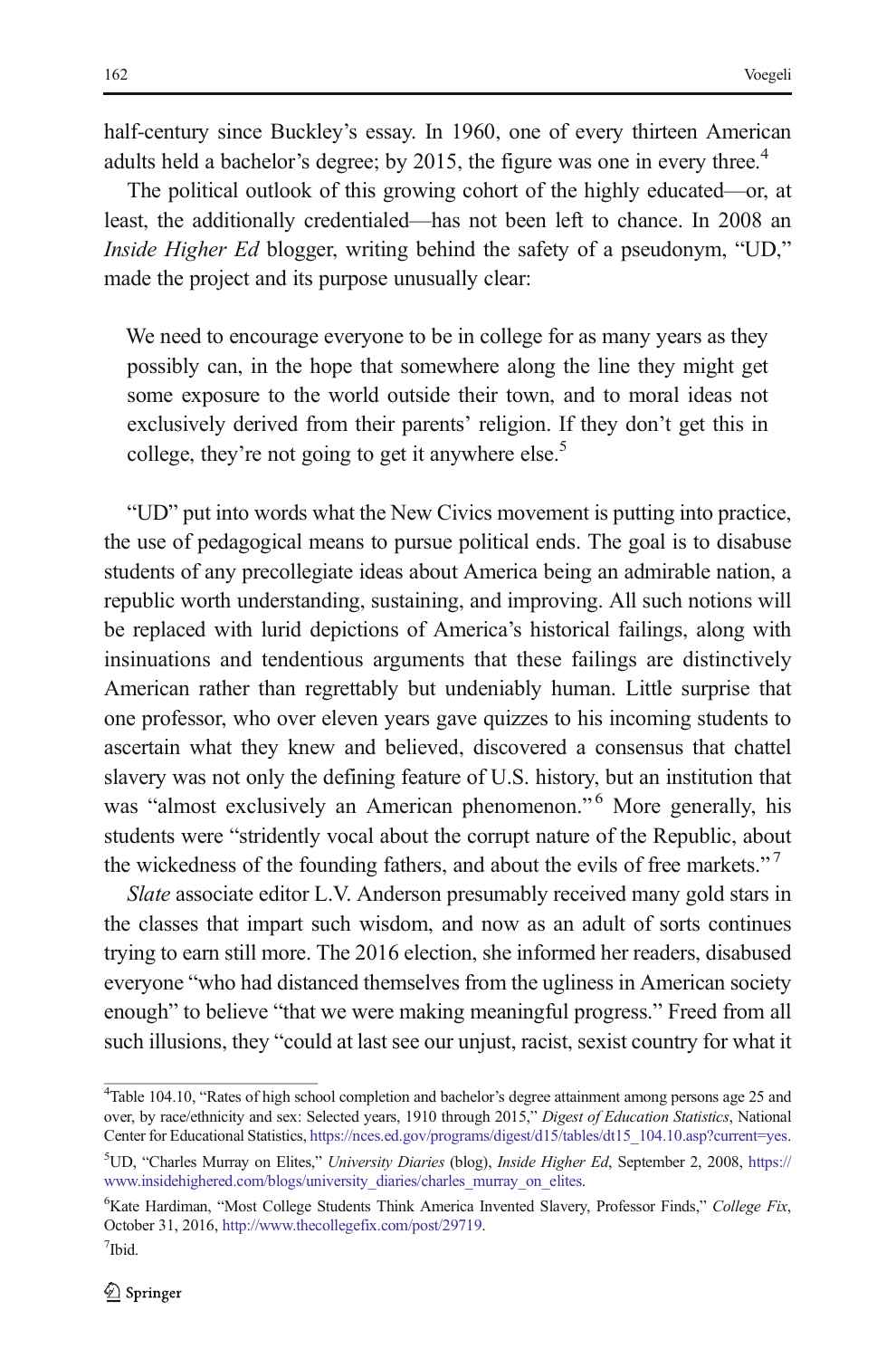is." And seeing it, they could set about the work of transforming it, far more fundamentally and lastingly than anything Barack Obama promised in 2008.<sup>8</sup>

It is crucial, then, to understand that the fight against the New Civics is political, and so must be fought by political means. One thing this requires is realizing that the goals of the New Civics project are audacious, not modest, and directed to the subversion rather than the perpetuation of the American republic.

Another requirement is for opponents of the New Civics to pick their battles shrewdly. We read that the four institutions examined in *Making Citizens* are "a rough proxy for the American university."<sup>9</sup> That all four are public institutions, however, indicates opponents of the New Civics should start the fight against it where they possess favorable correlations of forces: sympathetic, astute public officials who enjoy voting majorities and other forms of leverage, and are bold rather than shy about using them, are essential.

The necessary boldness means, among other things, that elected officials must refuse to be cowed by educators. The republic rests on the truth that governments derive their just powers from the consent of the governed. The principal means of that derivation is that power be wielded by officials subject, directly or indirectly, to periodic elections. Progressivism, by contrast, holds that governments derive their just powers from the expertise of the experts. Expertise is a real thing, so government officials are better advised to build bridges according to the judgments of engineers, for example, than to rely on crowd-sourced opinions about structural integrity.

But experts abuse the expectation that they will be deferred to when they treat their political opinions as professional ones. As Buckley warned, people in the grip of intellectual arrogance don't know what they don't know. Experts are strongly inclined to dismiss those who challenge them as ignoramuses, and many laymen will stand down rather than get into a fight where they feel overmatched. The politicians who accord minimal rather than maximal deference to professional educators' opinions are standing up for their constituents, and for democratic principles. Armed with the kind of copious data *Making Citizens* presents about the New Civics as a bait-and-switch scam, legislators are fully within their rights to demand compliance with voters' intentions, and continuous, strict monitoring to assure that public universities are advancing those purposes that have been endorsed by the public.

<sup>&</sup>lt;sup>8</sup>L.V. Anderson, "2016 Was the Year White Liberals Realized How Unjust, Racist, and Sexist America Is," XX Factor: What Women Really Think (blog), Slate, December 29, 2016, [http://www.slate.com/blogs/xx\\_factor/](http://www.slate.com/blogs/xx_factor/2016/12/29/_2016_was_the_year_white_liberals_learned_about_disillusionment.html) 2016/12/29/ 2016 was the year white liberals learned about disillusionment.html.

<sup>&</sup>lt;sup>9</sup> Randall, Making Citizens, 166.